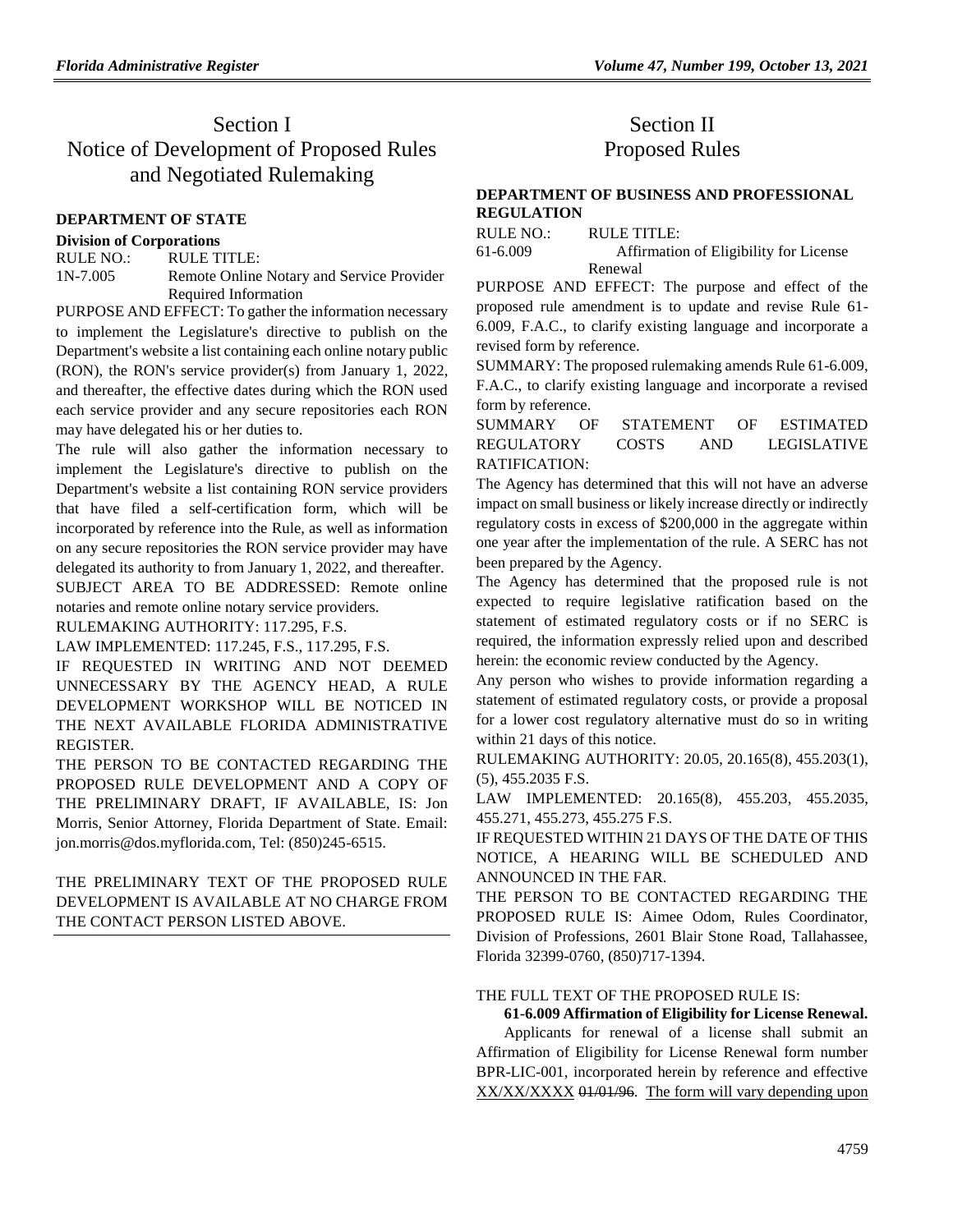each profession and license type. The form can be obtained at https://www.flrules.org/gateway/reference.asp?no=Ref-

XXXXX or by writing the Department of Business and Professional Regulation, 2601 Blair Stone Road, Tallahassee, Florida 32399-2205.

Every applicant who renews a license acknowledges:

(1) through (3) No change

Rulemaking Authority 20.05, 20.165(8), 455.203(5), 455.2035 FS. Law Implemented 20.165(8), 455.203, 455.2035, 455.273 FS. History–New 2-15-93, Formerly 21-6.019, 7-15-96, Amended .

NAME OF PERSON ORIGINATING PROPOSED RULE: Aimee Odom, Rules Coordinator, Division of Professions, 2601 Blair Stone Road, Tallahassee, Florida 32399-0760, (850)717-1394.

NAME OF AGENCY HEAD WHO APPROVED THE PROPOSED RULE: Julie I. Brown, Secretary, Department of Business and Professional Regulation

DATE PROPOSED RULE APPROVED BY AGENCY HEAD: October 4, 2021

DATE NOTICE OF PROPOSED RULE DEVELOPMENT PUBLISHED IN FAR: September 7, 2021 (v. 47, n. 173)

### **[DEPARTMENT OF BUSINESS AND PROFESSIONAL](https://www.flrules.org/gateway/department.asp?id=61)  [REGULATION](https://www.flrules.org/gateway/department.asp?id=61)**

#### **[Board of Accountancy](https://www.flrules.org/gateway/organization.asp?id=280)**

RULE NO.: RULE TITLE:

[61H1-27.0041](https://www.flrules.org/gateway/ruleNo.asp?id=61H1-27.0041) One Year of Work Experience

PURPOSE AND EFFECT: The Board proposes a rule amendment to update the rule language to remove the incorporated application and refer the applicant to Rule 61- 35.003, F.A.C., to obtain the application.

SUMMARY: To update the rule language to remove the incorporated application.

SUMMARY OF STATEMENT OF ESTIMATED REGULATORY COSTS AND LEGISLATIVE RATIFICATION:

The Agency has determined that this will not have an adverse impact on small business or likely increase directly or indirectly regulatory costs in excess of \$200,000 in the aggregate within one year after the implementation of the rule. A SERC has not been prepared by the Agency.

The Agency has determined that the proposed rule is not expected to require legislative ratification based on the statement of estimated regulatory costs or if no SERC is required, the information expressly relied upon and described herein: During discussion of the economic impact of this rule at its Board meeting, the Board concluded that this rule change will not have any impact on licensees and their businesses or the businesses that employ them. The rule will not increase any fees, business costs, personnel costs, will not decrease profit opportunities, and will not require any specialized knowledge

to comply. This change will not increase any direct or indirect regulatory costs. Hence, the Board determined that a Statement of Estimated Regulatory Costs (SERC) was not necessary and that the rule will not require ratification by the Legislature. No person or interested party submitted additional information regarding the economic impact at that time.

Any person who wishes to provide information regarding a statement of estimated regulatory costs, or provide a proposal for a lower cost regulatory alternative must do so in writing within 21 days of this notice.

RULEMAKING AUTHORITY: [473.304\(1\),](https://www.flrules.org/gateway/statute.asp?id=473.304(1)) [473.308\(4\) FS.](https://www.flrules.org/gateway/statute.asp?id=%20473.308(4)%20FS.) LAW IMPLEMENTED: [473.308\(4\) FS.](https://www.flrules.org/gateway/statute.asp?id=473.308(4)%20FS.)

IF REQUESTED WITHIN 21 DAYS OF THE DATE OF THIS NOTICE, A HEARING WILL BE SCHEDULED AND ANNOUNCED IN THE FAR.

THE PERSON TO BE CONTACTED REGARDING THE PROPOSED RULE IS: Roger Scarborough, Division Director, Board of Accountancy, 240 NW 76th Dr., Suite A, Gainesville, Florida 32607, Roger.Scarborough@myfloridalicense.com.

THE FULL TEXT OF THE PROPOSED RULE IS:

61H1-27.0041 One Year of Work Experience.

(1) through (3) No change.

(4) Applicants shall document Documentation of the one year of work experience on shall be made using the Verification of Work Experience form (DBPR Form CPA 32/Effective June 2021 Revised 08/2012). The form, which is hereby incorporated by reference in Rule 61-35.003, F.A.C., is provided by the Department and available on the Department's website a copy of which may be obtained from <http://www.flrules.org/Gateway/reference.asp?No=Ref-02046> or the Board office located at 240 N. W. 76th Drive, Suite A, Gainesville, FL 32607-6655.

Rulemaking Authority 473.304(1), 473.308(4) FS. Law Implemented 473.308(4) FS. History–New 3-3-09, Amended 5-3-10, 12-18-12, 2-6- 17, *.*

NAME OF PERSON ORIGINATING PROPOSED RULE: Board of Accountancy

NAME OF AGENCY HEAD WHO APPROVED THE PROPOSED RULE: Board of Accountancy

DATE PROPOSED RULE APPROVED BY AGENCY HEAD: August 6, 2021

DATE NOTICE OF PROPOSED RULE DEVELOPMENT PUBLISHED IN FAR: September 27, 2021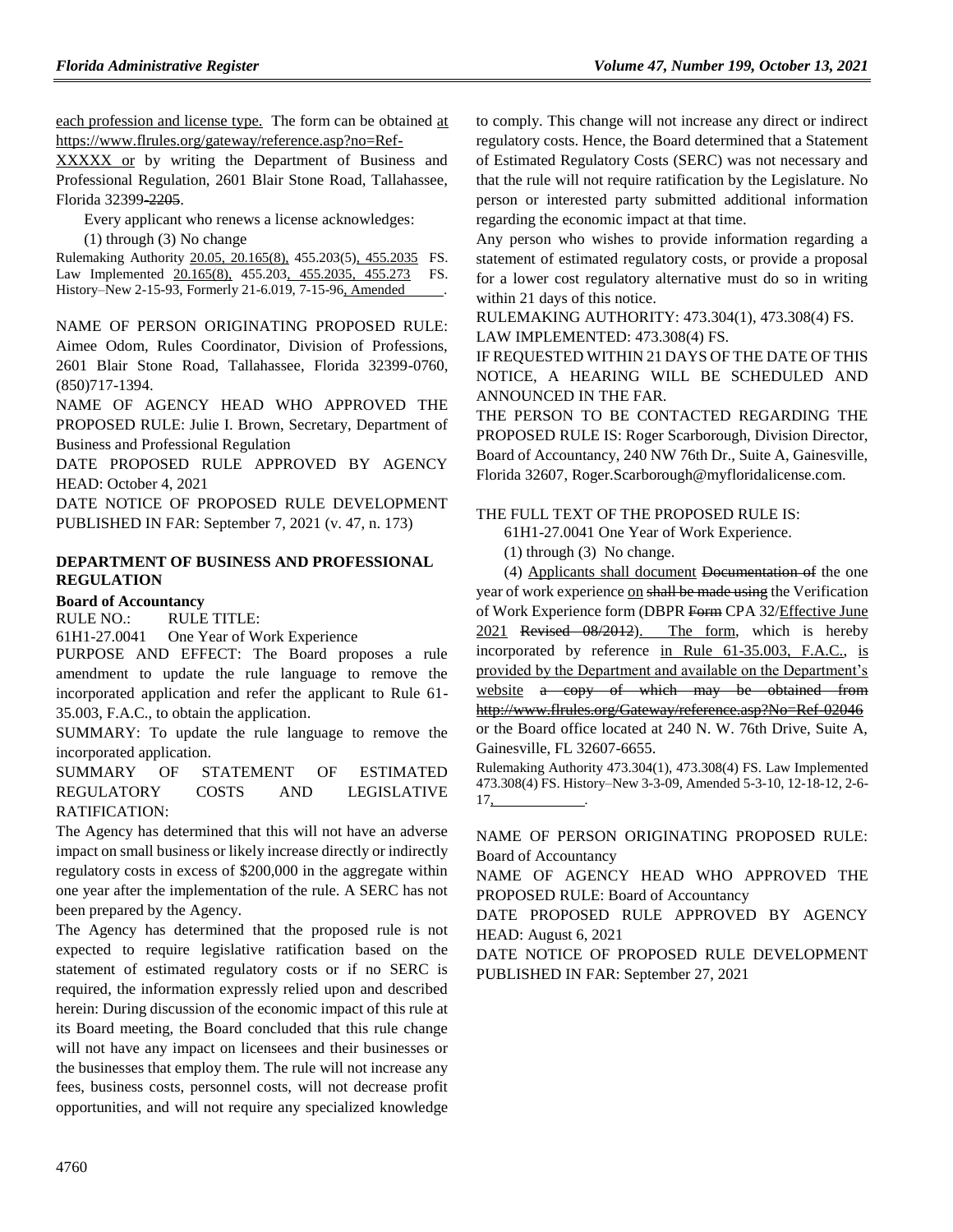#### **[DEPARTMENT OF ENVIRONMENTAL PROTECTION](https://www.flrules.org/gateway/department.asp?id=62)**

| <b>RULE NOS.:</b> | <b>RULE TITLES:</b>                               |
|-------------------|---------------------------------------------------|
| 62-788.101        | Applicability and Limitations                     |
| 62-788.151        | Referenced Guidelines                             |
| 62-788.201        | Definitions                                       |
| 62-788.301        | Site Rehabilitation Voluntary Cleanup Tax         |
|                   | <b>Credit Application Process</b>                 |
| 62-788.311        | <b>Site Rehabilitation Completion Order Bonus</b> |
|                   | Voluntary Cleanup Tax Credit Application          |
|                   | Process                                           |
| 62-788.321        | <b>Affordable Housing Bonus Voluntary</b>         |
|                   | <b>Cleanup Tax Credit Application Process</b>     |
| 62-788.331        | Health Care Bonus Voluntary Cleanup Tax           |
|                   | <b>Credit Application Process</b>                 |
| 62-788.341        | Solid Waste Removal Voluntary Cleanup             |
|                   | <b>Tax Credit Application Process</b>             |
| 62-788.401        | <b>Eligibility Determination</b>                  |

PURPOSE AND EFFECT: The Department is proposing rules to clarify the Voluntary Cleanup Tax Credit program processes pursuant to section 376.30781, F.S. The new rules will provide guidelines, forms, and procedures for applicants seeking a voluntary cleanup tax credit toward their corporate income taxes. This rulemaking is on the Department's 2020-2021 Regulatory Plan, available at https://floridadep.gov/ogc/ogc/documents/2020-2021-dep-

regulatory-plan. In addition, one provision that will be located in proposed Rule 62-788.301, F.A.C., will be in response to a claim of an unadopted rule contained in the September 13, 2021, Petition for Formal Administrative Proceeding Involving

Disputed Issues of Material Fact filed by Ludlam Trail Phase, I, LLC.

SUMMARY: The Department is proposing to adopt new Voluntary Cleanup Tax Credit rules for applicants seeking a tax credit toward corporate income tax pursuant to sections 220.1845 and 376.30781, F.S., by prescribing the necessary forms and providing administrative guidelines and procedures. OTHER RULES INCORPORATING THIS RULE: There are no rules incorporating this rule.

### SUMMARY OF STATEMENT OF ESTIMATED REGULATORY COSTS AND LEGISLATIVE RATIFICATION:

The Agency has determined that this will not have an adverse impact on small business or likely increase directly or indirectly regulatory costs in excess of \$200,000 in the aggregate within one year after the implementation of the rule. A SERC has not been prepared by the Agency.

The Agency has determined that the proposed rule is not expected to require legislative ratification based on the statement of estimated regulatory costs or if no SERC is required, the information expressly relied upon and described herein: The creation of Chapter 62-788, F.A.C., will increase efficiency for the submittal of voluntary cleanup tax credits.

Any person who wishes to provide information regarding a statement of estimated regulatory costs, or provide a proposal for a lower cost regulatory alternative must do so in writing within 21 days of this notice.

RULEMAKING AUTHORITY: [376.30781,](https://www.flrules.org/gateway/statute.asp?id=376.30781) FS.

LAW IMPLEMENTED: [220.1845,](https://www.flrules.org/gateway/statute.asp?id=220.1845) [376.301,](https://www.flrules.org/gateway/statute.asp?id=%20376.301) [376.3078,](https://www.flrules.org/gateway/statute.asp?id=%20376.3078) [376.30781,](https://www.flrules.org/gateway/statute.asp?id=%20376.30781) [376.79,](https://www.flrules.org/gateway/statute.asp?id=%20376.79) [403.703,](https://www.flrules.org/gateway/statute.asp?id=%20403.703) [403.707,](https://www.flrules.org/gateway/statute.asp?id=%20403.707) FS.

A HEARING WILL BE HELD AT THE DATE, TIME AND PLACE SHOWN BELOW:

DATE AND TIME: November 9, 2021 from 9:00 am until no later than 12:00 Noon

PLACE: Florida DEP Douglas Building, 3900 Commonwealth Blvd., First Floor Conference Room 137 in Tallahassee. This meeting will be held in person and virtually via Microsoft Teams. To access documents and the meeting information visit https://floridadep.gov/Waste.

Pursuant to the provisions of the Americans with Disabilities Act, any person requiring special accommodations to participate in this workshop/meeting is asked to advise the agency at least 5 days before the workshop/meeting by contacting: Scott Sweeney, VCTC Program Manager - Scott.L.Sweeney@FloridaDEP.gov or (850)245-8958.. If you are hearing or speech impaired, please contact the agency using the Florida Relay Service, 1(800)955-8771 (TDD) or 1(800)955-8770 (Voice).

THE PERSON TO BE CONTACTED REGARDING THE PROPOSED RULE IS: Scott Sweeney, VCTC Program Manager - Scott.L.Sweeney@FloridaDEP.gov or (850)245- 8958.

## THE FULL TEXT OF THE PROPOSED RULE IS:

62-788.101 Applicability and Limitations.

(1) This chapter applies to any tax credit applicant seeking a tax credit toward corporate income tax pursuant to Sections 220.1845 and 376.30781, Florida Statutes (F.S.). A tax credit applicant shall claim tax credits for the costs of voluntary cleanup activity using the percentages and the amounts in Table 1 by completing Florida Department of Environmental Protection (Department) Form 62-788.101(1) Voluntary Cleanup Tax Credit Application and Affidavit, effective date [Effective Date], hereby adopted and incorporated by reference. Copies of this form are available from the Department's Voluntary Cleanup Tax Credit (VCTC) Program, Mail Station 4505, 2600 Blair Stone Road, Tallahassee, Florida 32399-2400, or online at https://floridadep.gov/waste/wastecleanup/documents/vctc-application-form or< DOS Link>.

(2) A tax credit applicant can only submit a single completed application per site for each calendar year's site rehabilitation costs. A tax credit applicant can be multiple entities working together to rehabilitate a site as identified and described in the Brownfield Site Rehabilitation Agreement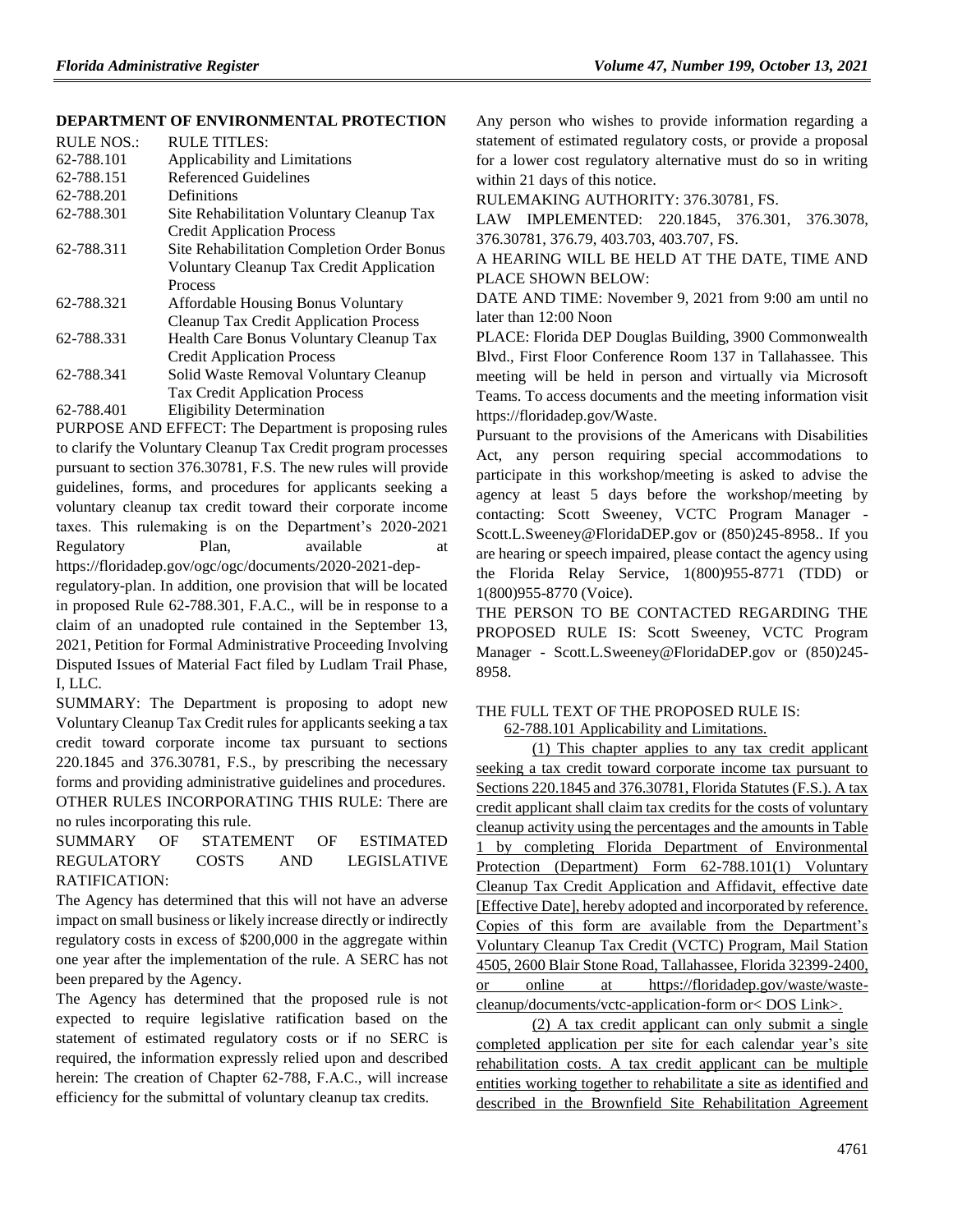(BSRA). Multiple entities must work together to prepare one application document, as detailed in subsection 62-788.301(1), Florida Administrative Code (F.A.C.).

(3) Each application must be accompanied by a nonrefundable review fee of \$250, even if the application includes multiple tax credit applicants or claims multiple tax credit types. The nonrefundable review fee must be made payable to the Water Quality Assurance Trust Fund.

(4) Table 1: Tax Credit Percentages and Amounts for Eligible Sites Pursuant to subsection 62-788.101(1), F.A.C.

|                       | Tax Credit Type <sup>1</sup> |                        |                                       |            |                   |
|-----------------------|------------------------------|------------------------|---------------------------------------|------------|-------------------|
|                       |                              | <b>Site</b><br>Rehabil |                                       |            |                   |
|                       |                              | itation                |                                       |            |                   |
|                       |                              | Compl                  | Affor                                 |            |                   |
|                       |                              | etion<br>Order         | dable<br>Housi                        | Heal<br>th | Solid<br>Wast     |
|                       | <b>Site</b>                  | (SRCO                  |                                       | Care       |                   |
|                       | Rehabilit                    |                        | $\overline{\text{ng}}$<br><b>Bonu</b> | Bon        | e<br>Rem          |
|                       | ation <sup>2</sup>           | Bonus <sup>3</sup>     | $\mbox{s}^4$                          | $us^5$     | oval <sup>6</sup> |
| Application           | Annuall                      |                        |                                       | Qnc        |                   |
| Frequency             | y                            | Once                   | Once                                  | e          | Once              |
| Percentage            |                              |                        |                                       |            |                   |
| and                   |                              |                        |                                       |            |                   |
| Maximum               |                              |                        |                                       |            |                   |
| Credit for            |                              |                        |                                       |            |                   |
| Costs                 |                              |                        |                                       |            |                   |
| Incurred and          |                              |                        |                                       |            |                   |
| Paid from             |                              |                        |                                       |            |                   |
| 07/01/1998            | 35%                          | 10%;                   |                                       |            |                   |
| to                    | \$250,00                     | \$50,00                |                                       |            |                   |
| 06/30/2006            | 0                            | 0                      | N/A                                   | N/A        | N/A               |
| Percentage            |                              |                        |                                       |            |                   |
| and                   |                              |                        |                                       |            |                   |
| Maximum               |                              |                        |                                       |            |                   |
| Credit for            |                              |                        |                                       |            |                   |
| Costs<br>Incurred and | 50%;                         | 25%;                   | 25%;                                  |            | $50\%$ ;          |
| Paid after            | \$500,00                     | \$500,0                | \$500,                                |            | \$500             |
| 06/30/2006            | 0                            | 00                     | 000                                   | N/A        | ,000              |
| Percentage            |                              |                        |                                       |            |                   |
| and                   |                              |                        |                                       |            |                   |
| Maximum               |                              |                        |                                       |            |                   |
| Credit for            |                              |                        |                                       |            |                   |
| Costs                 |                              |                        |                                       | 25%        |                   |
| Incurred and          | 50%;                         | 25%;                   | $25\%$ ;                              |            | $50\%$ ;          |
| Paid after            | \$500,00                     | \$500,0                | \$500,                                | \$500      | \$500             |
| 12/31/2007            | 0                            | 00                     | 000                                   | ,000       | ,000              |

<sup>1</sup> More than one Tax Credit Type listed in Table 1 can be claimed in a single VCTC application.

<sup>2</sup> The maximum site rehabilitation tax credit issued per site shall not exceed \$500,000 annually.

<sup>3</sup> The maximum SRCO bonus tax credit issued per contaminated site shall not exceed \$500,000.

<sup>4</sup> The maximum Affordable Housing bonus tax credit issued per brownfield site, as identified and described in the BSRA, shall not exceed \$500,000.

<sup>5</sup> The maximum Health Care bonus tax credit issued per brownfield site, as identified and described in the BSRA, shall not exceed \$500,000.

<sup>6</sup> The maximum Solid Waste Removal tax credit issued per brownfield site, as identified and described in the BSRA, shall not exceed \$500,000.

(5) This rule shall be reviewed, and if necessary, repealed or renewed through the rulemaking process five years from the effective date.

Rulemaking Authority 376.30781 FS. Law Implemented 220.1845, 376.30781 FS. History–New

62-788.151 Referenced Guidelines.

Specific references to the guideline listed below are made within this chapter. The guideline is not a standard as defined in Section 403.803, F.S. Use of this guideline is not mandatory; the guideline is included for informational purposes only.

(1) A Guideline for Agreed-Upon Procedures Attestation Service for the Voluntary Cleanup Tax Credit (VCTC) Program, dated November 2020. Copies of this guideline are available from the Department's Voluntary Cleanup Tax Credit (VCTC) Program, Mail Station 4505, 2600 Blair Stone Road, Tallahassee, Florida 32399-2400, or online at https:://floridadep.gov/waste/waste-cleanup/documents/vctccpa-guidelines or< DOS LINK>.

(2) This rule shall be reviewed, and if necessary, repealed or renewed through the rulemaking process five years from the effective date.

Rulemaking Authority 376.30781 FS. Law Implemented 220.1845, 376.30781 FS. History–New

#### 62-788.201 Definitions.

(1) All words and phrases defined in Sections 376.301, 376.30781, 376.79, and 403.703, F.S., shall have the same meaning when used in this chapter unless otherwise set forth in this section or unless the context clearly indicates otherwise. See Sections 376.301 and 376.79, F.S., for definitions of the following: "Contaminant," "Contaminated site," "Department," "Engineering controls," "Person," and "Site rehabilitation." See Section 376.301, F.S., for the definitions of the following: "Drycleaning facility," "Drycleaning solvents," and "Real property owner." See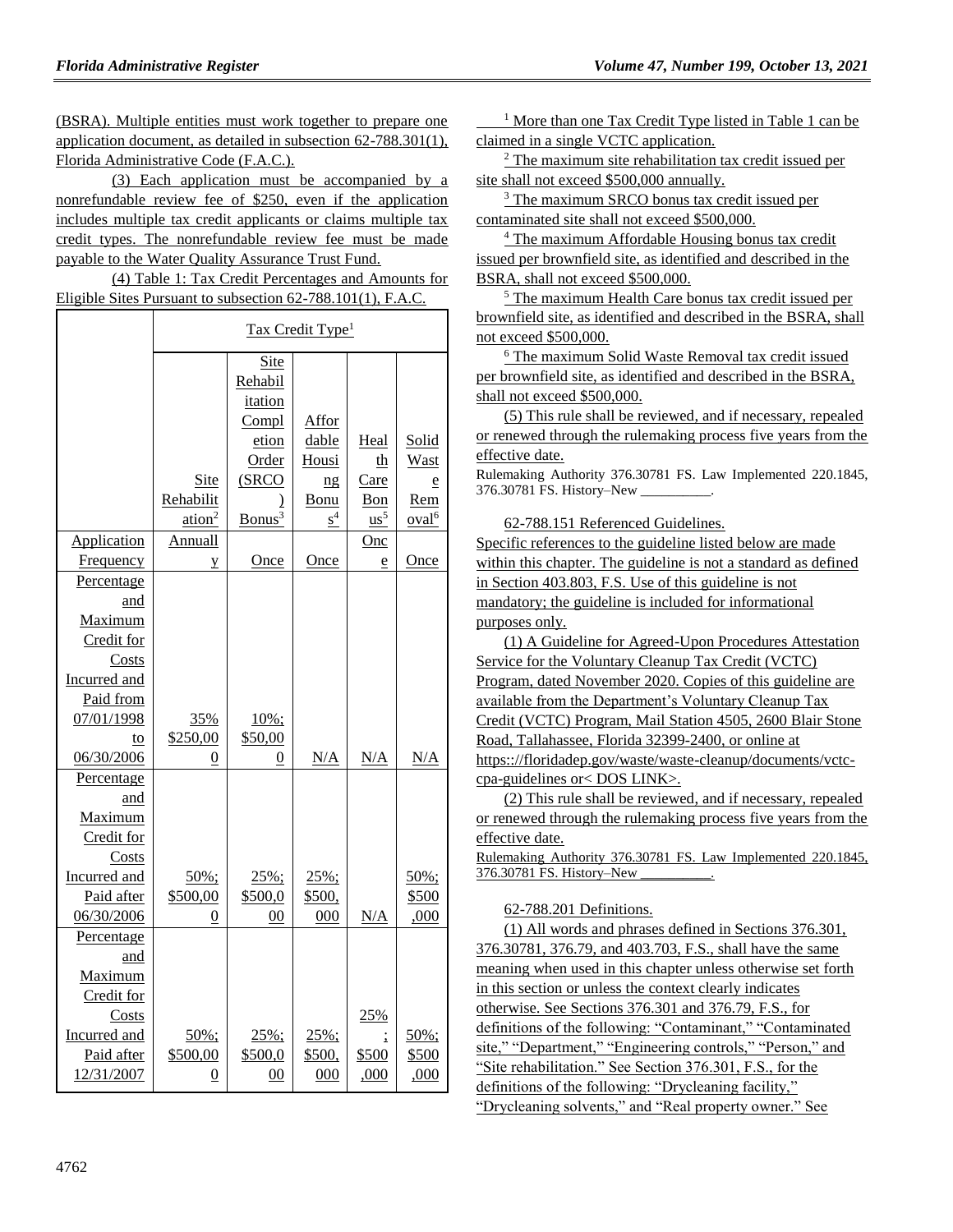Section 376.30781, F.S., for definitions of the following: "Integral to site rehabilitation," "Solid waste disposal area," "Monetary compensation," and "Solid waste removal." See Section 376.79, F.S., for definitions of the following: "Brownfield area," "Brownfield sites," "Local pollution control program," and "Person responsible for brownfield site rehabilitation." See Section 403.703, F.S., for definitions of the following: "Recovered materials" and "Solid waste."

(2) This rule shall be reviewed, and if necessary, repealed or renewed through the rulemaking process five years from the effective date.

Rulemaking Authority 376.30781 FS. Law Implemented 220.1845, 376.301, 376.30781, 376.79, 403.703 FS. History–New

62-788.301 Site Rehabilitation Voluntary Cleanup Tax Credit Application Process.

(1) A tax credit applicant, or multiple tax credit applicants working jointly to conduct site rehabilitation at a single contaminated site, can only file one tax credit application per contaminated site per year, claiming the percentage and the amount for the Site Rehabilitation Tax Credit Type in Table 1, for the cost of voluntary cleanup activity that is integral to site rehabilitation. If multiple tax credit applicants submit an application, then they must indicate on the application form each tax credit applicant's percentage contribution toward payment of site rehabilitation costs.

(2) Complete applications for the annual site rehabilitation tax credit must be received by the Department's Division of Waste Management in Tallahassee by 5:00 p.m. (Eastern Standard Time) on January 31 of the year following the calendar year for which a tax credit applicant is claiming site rehabilitation costs. If January 31 falls on a weekend, then the deadline moves forward to the next business day. A tax credit applicant shall submit an application using Form 62- 788.101(1), incorporated by reference in subsection 62- 788.101(1), F.A.C. In addition to the requirements of subsection 62-788.101(3), F.A.C., the application must include the following:

(a) A completed and signed affidavit from each tax credit applicant (multiple tax credit applicants submitting a joint application must each sign a separate affidavit) certifying that all information contained in the application, including all records of costs incurred and paid and claimed in the tax credit application, are true and correct [Section VII. of Form 62- 788.101(1), incorporated by reference in subsection 62- 788.101(1), F.A.C.];

(b) If the application is submitted by the real property owner, then the Real Property Owner Affidavit section of the application form must also be completed and signed by the real property owner stating that it is not, and has never been, the owner or operator of the drycleaning facility where the

contamination exists [Section II.D. of Form 62-788.101(1), incorporated by reference in subsection 62-788.101(1), F.A.C.];

(c) Proof that the tax credit applicant has entered into a VCA or a BSRA, as applicable. A copy of the cover page and the signature page(s) of the VCA or BSRA, as applicable, will suffice as proof;

(d) Proof of payment of all applicable deductibles pursuant to Section 376.3078(3)(e), F.S., for eligible drycleaning solvent cleanup program sites. If deductibles were paid prior to submitting a tax credit application, then the tax credit applicant shall include a copy of the cancelled check or a receipt for a cashier's check or money order as proof of payment and note the application year the deductible was paid in Section II.C. of Form 62-788.101(1), incorporated by reference in subsection 62-788.101(1), F.A.C. If deductibles have not been paid, the tax credit applicant shall fill out the deductible information in Section II.C. of Form 62- 788.101(1), incorporated by reference in subsection 62- 788.101(1), F.A.C., and enclose a cashier's check or money order for the appropriate amount.

(e) Copies of documents that clearly describe the goods or services and associated costs that are being claimed in the application. If such documents also include costs for goods or services that are not being claimed in the application such goods or services and the associated costs shall be clearly annotated or shall otherwise clearly identify such goods or services and unclaimed costs. Though not required, inclusion of a cost-summary table that provides detail of claimed costs as represented by payment requests and payment records is encouraged. Copies of documents for goods or services that are being claimed shall demonstrate a link between the contractual records, the payment requests associated with the contractual records, and the payment records for the claimed portions of the payment requests, as required by each of the following three subparagraphs:

1. Contractual records must describe the scope of work performed that was integral to site rehabilitation during the time period covered by the application. These contractual records shall correlate the costs claimed with both the payment requests and the payment records provided in accordance with subparagraphs  $62-788.301(2)(e)2$ . and 3., F.A.C. If the tax credit applicant did not procure the services listed on the contractual records included in the application, then the tax credit applicant must explain its relationship to the entity that procured those services. Examples of such contractual records include contracts, documentation of contract negotiations, proposals, work orders, task assignments, and change orders;

2. Payment requests must describe the goods or services provided that were integral to site rehabilitation during the time period covered by the application. These payment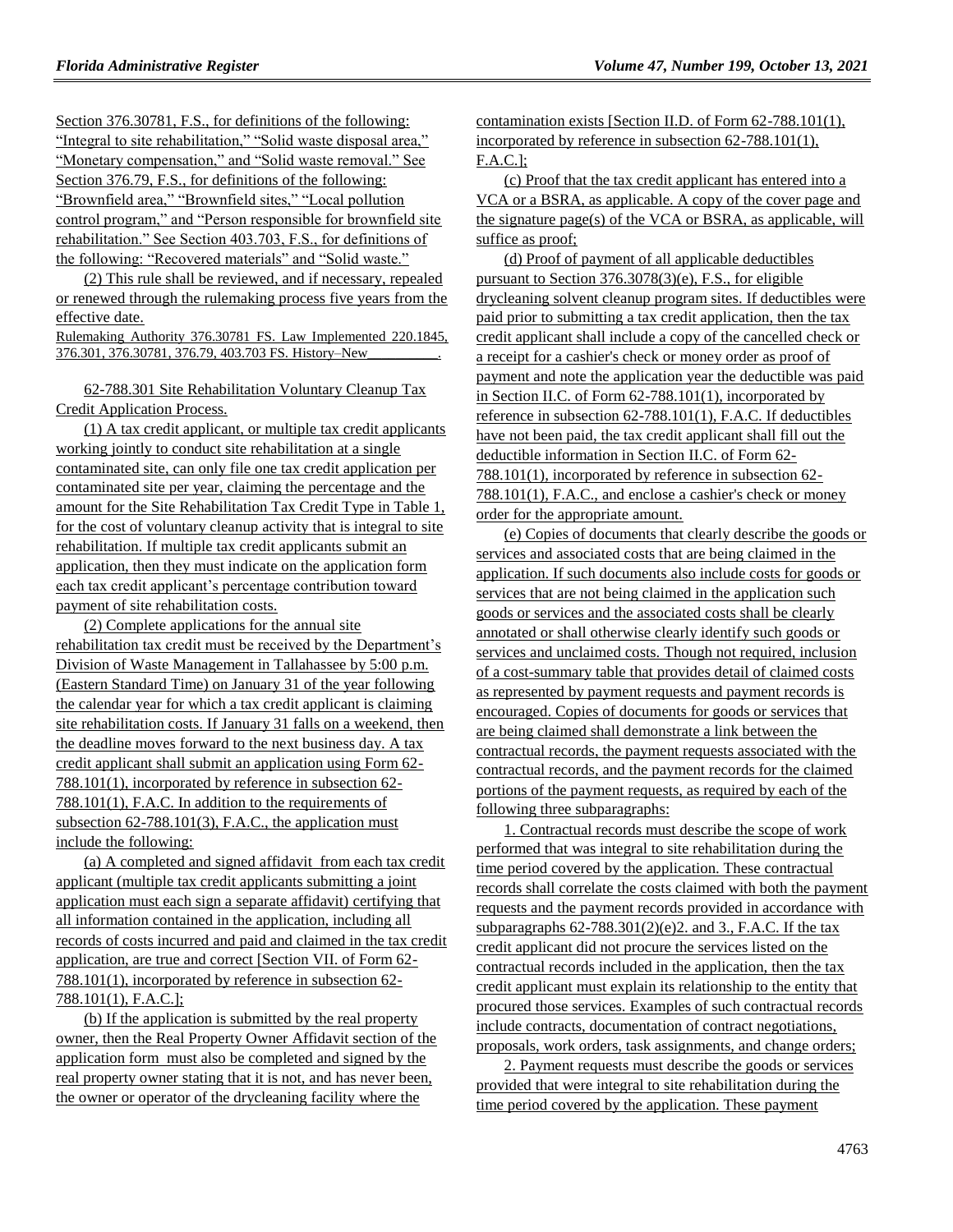requests shall correlate the costs claimed with both the contractual records and payment records provided in accordance with subparagraphs  $62-788.301(2)(e)1$ . and 3., F.A.C. The payment requests must include the name of the payee, a description of the goods or services provided, the period of service during which the goods or services were provided, the date upon which the payment request was issued, and the total amount being requested. Examples of such payment requests are invoices, payment applications, sales tickets, and account statements. Payment requests that include costs for goods or services that are not being claimed in the VCTC application must clearly identify which costs are being claimed; and

3. Payment records involving actual costs incurred that were integral to site rehabilitation during the time period covered by the application and paid prior to submittal of the tax credit application (or by the January 31 application deadline). These payment records shall correlate the costs claimed with both the contractual records and the payment requests provided in accordance with subparagraphs 62- 788.301(2)(e)1. and 2., F.A.C. The payment records shall also demonstrate that the tax credit applicant, which must be the signatory to the VCA or BSRA, paid the costs of site rehabilitation. For cases in which costs were prepaid (e.g., made in a previous year), the amount claimed must be only for the prorated portion of the prepaid work conducted in the calendar year for which tax credits are sought. Documentation must support these expense amounts and the timing of the work and show that it is part of the prepaid scope. Additionally, the Certified Public Accountant (CPA) must clearly describe these transactions and the proration amount claimed in a given calendar year in the report described in paragraph 62-788.301(2)(g)., F.A.C. Payment records include, but are not limited to, cancelled checks and bank statements;

(f) A certification form stating that rehabilitation activities associated with the documentation submitted pursuant to paragraph (e) have been conducted under the observation of, and related technical documents have been signed and sealed by, an appropriate registered technical professional in each contributing technical discipline [Section V. of Form 62- 788.101(1), incorporated by reference in subsection 62- 788.101(1), F.A.C.]; and

(g) Proof that the documentation submitted pursuant to paragraph (e) has been reviewed and verified by an independent CPA in accordance with standards established by the American Institute of Certified Public Accountants [Section VI. of Form 62-788.101(1), incorporated by reference in subsection 62-788.101(1), F.A.C.]. The CPA's report shall clearly state the total amount claimed in the application and the total amount approved by the CPA. A copy of the CPA's report shall be submitted with the tax credit application [refer

to A Guideline for Agreed-Upon Procedures Attestation Service for the Voluntary Cleanup Tax Credit (VCTC) Program, dated November 2020, referenced in subsection 62- 788.151(1), F.A.C.].

(3) The CPA and appropriate registered technical professional(s) submitting forms as part of a tax credit application shall verify such forms. Verification shall be accomplished as provided in Section 92.525(2), F.S., and subject to the provisions of Section 92.525(3), F.S. This verification requirement is accomplished by completing and signing the appropriate certifications included as part of the application form, Form 62-788.101(1), incorporated by reference in subsection 62-788.101(1), F.A.C.

(4) For purposes of Rule 62-788.301, F.A.C., integral costs are those the tax credit applicant(s) incurred and paid in the applicable timeframe that were "integral to site rehabilitation," as defined in Rule 62-788.201, F.A.C. Site rehabilitation costs include activities conducted pursuant to Chapter 62-780, F.A.C. Costs that are not integral to site rehabilitation under this section include, but are not limited to, the following:

(a) Costs related to brownfield area designation and preparing a tax credit application (as detailed in  $376.30781(14)(d)$ , F.S.);

(b) Costs of demolition or vegetation or tree removal not directly associated with integral site rehabilitation activity;

(c) Costs to address contamination that is from a source outside of the tax credit applicant's site being addressed under a VCA or BSRA;

(d) Costs related to expedited laboratory analyses; (e) Costs of bonds or supplemental insurance that is not directly associated with integral site rehabilitation activity;

(f) Unpaid contractor retainage costs;

(g) Costs to remove or close in place an underground or aboveground storage tank (which is considered a compliance activity in accordance with Chapter 62-761 or 62-762,  $F.A.C.$ );

(h) Costs for HAZWOPER training of staff;

(i) Any fees, deductibles, or copayments required to be paid for those participating in a state-funded cleanup program pursuant to Section 376.305, 376.3071, 376.30713, 376.3072, and 376.3078, F.S.

(j) Costs of administrative activities or legal discussions related to such things as property transactions, contracts, late fees, or financial audits not directly associated with integral to site rehabilitation activity;

(k) Costs for grant-required activities that are not integral to site rehabilitation;

(l) Costs for sampling or mitigation of asbestos, methane, or lead-based paint; and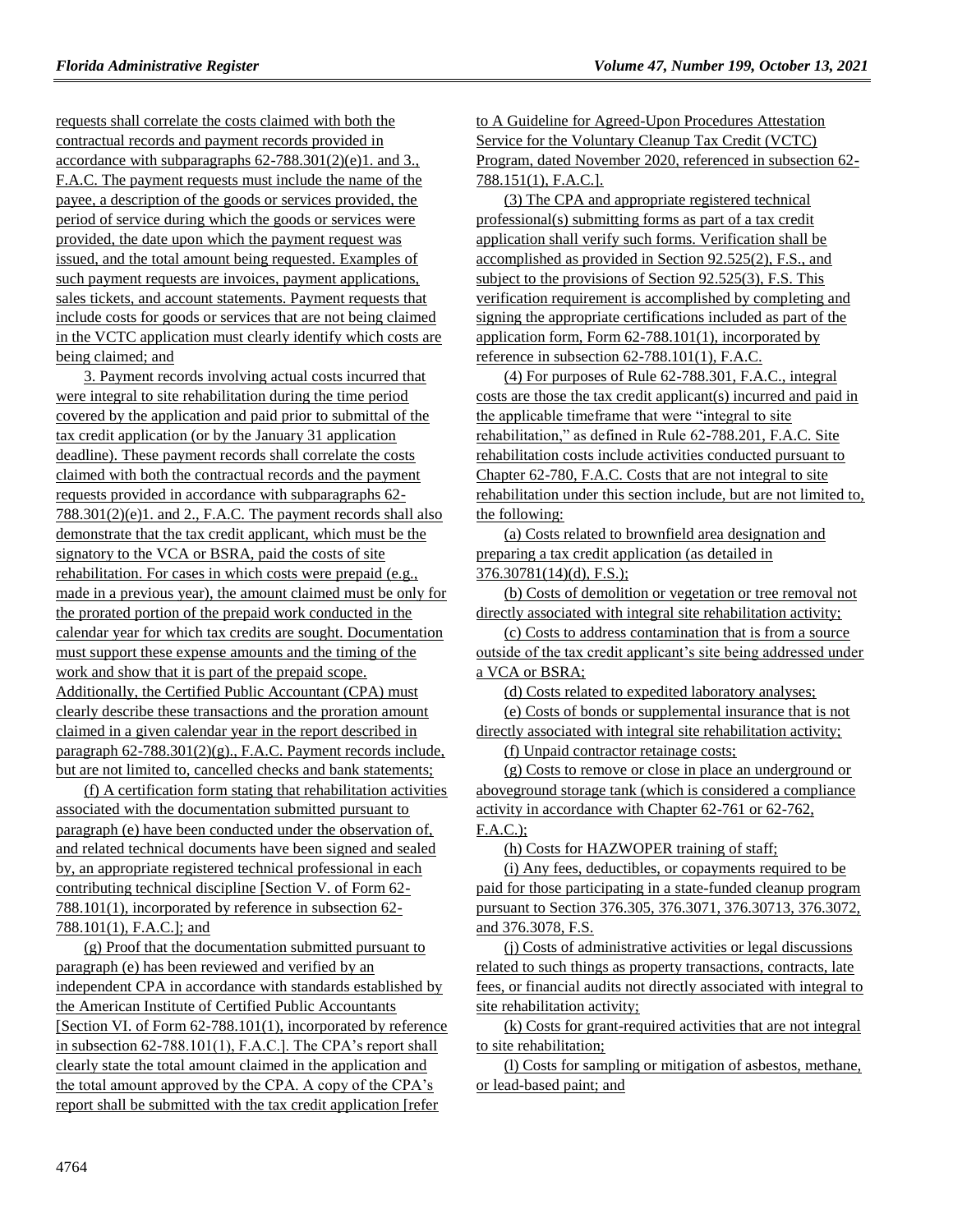(m) Building slabs or foundations can be approved engineering controls over contaminated material to reduce or eliminate the potential for migration of, or exposure to, contaminants, pursuant to Rules 62-780.301 and 62-780.680, F.A.C., including the supporting subbase material (fill pad) and the poured slab or foundation. Building slab and foundation costs are prorated in relation to what is essential for the engineering control to be effective to reduce or eliminate potential for migration of or exposure to contaminants per Chapter 62-780, F.A.C., and will exclude any costs associated with the slab or foundation that are in excess of what is required to be an engineering control. In addition, claims for thicker sidewalks or parking lots, rebar reinforcement, excess subbase material, building footers or stem walls that are not essential for the engineering control to be effective to reduce or eliminate potential for migration of or exposure to contaminants.

(5) This rule shall be reviewed, and if necessary, repealed or renewed through the rulemaking process five years from the effective date.

*Rulemaking Authority 376.30781 FS. Law Implemented 220.1845, 376.30781 FS. History–New \_\_\_\_\_\_\_\_\_\_.*

62-788.311 Site Rehabilitation Completion Order Bonus Voluntary Cleanup Tax Credit Application Process.

(1) Tax credit applicants that complete site rehabilitation at a contaminated site and receive an SRCO are eligible to receive an additional tax credit, which shall be calculated using the percentage and the amount for the SRCO Bonus Tax Credit Type in Table 1, based upon the total site rehabilitation costs that the Department has determined eligible for the VCTC in previous site rehabilitation applications (or current, if final year costs are claimed at the same time as the SRCO bonus). To receive the SRCO bonus tax credit, the tax credit applicant shall submit a copy of the SRCO with its application form, excluding previously submitted annual site rehabilitation cost documentation. However, in order for the tax credit applicant to claim the SRCO bonus tax credit in the same year as the final year's annual site rehabilitation costs, the tax credit applicant must submit its claim for both the final year's site rehabilitation costs and the SRCO bonus tax credit in the same application. If multiple tax credit applicants are submitting an application, then they must indicate on the application form each tax credit applicant's percentage contribution toward payment of total site rehabilitation costs.

(2) The tax credit applicant, or multiple tax credit applicants working jointly, must claim the SRCO bonus tax credit within one calendar year of the SRCO being issued. The tax credit applicant shall submit an application using Form 62- 788.101(1), incorporated by reference in subsection 62- 788.101(1), F.A.C. In addition to the requirements of

subsection 62-788.101(3), F.A.C., the application must include the following:

(a) A completed and signed affidavit [Section VII. of Form 62-788.101(1), incorporated by reference in subsection 62-788.101(1), F.A.C.] from each tax credit applicant (multiple tax credit applicants submitting a joint application must each sign a separate affidavit) certifying that all information contained in the application is true and correct;

(b) If the application is submitted by the real property owner, then the Real Property Owner Affidavit section of the application form [Section II.D. of Form 62-788.101(1), incorporated by reference in subsection 62-788.101(1), F.A.C.] must also be completed and signed by the real property owner stating that it is not, and has never been, the owner or operator of the drycleaning facility where the contamination exists;

(c) A copy of the SRCO pursuant to subsection 62- 788.311(1), F.A.C.;

(3) This rule shall be reviewed, and if necessary, repealed or renewed through the rulemaking process five years from the effective date. Rulemaking Authority 376.30781 FS. Law Implemented 220.1845,

376.30781 FS. History–New\_\_\_\_.

62-788.321 Affordable Housing Bonus Voluntary Cleanup Tax Credit Application Process.

(1) A tax credit applicant, or multiple tax credit applicants working jointly, claiming the affordable housing bonus tax credit can file a one-time application for this additional credit using Form 62-788.101(1), incorporated by reference in subsection 62-788.101(1), F.A.C. The affordable housing bonus tax credit amount per brownfield site, as identified and described in the BSRA, shall be calculated using the percentage and the amount for the Affordable Housing Bonus Tax Credit Type in Table 1, based upon the total site rehabilitation costs that the Department has determined eligible for the VCTC since July 1, 2006, in previous site rehabilitation applications (or current, if final year costs are claimed at the same time as this bonus). If multiple tax credit applicants are submitting an application, then they must indicate on the application form each tax credit applicant's percentage contribution toward payment of total site rehabilitation costs since July 1, 2006.

(2) Tax credit applicants shall claim the affordable housing bonus tax credit when the requirements listed in Section 376.30781(3)(d), F.S., are met, and are not required to include site rehabilitation documentation previously submitted. Though use of the entire Brownfield site must be limited to housing, the affordable housing bonus tax credit amount can be prorated if some portion of the housing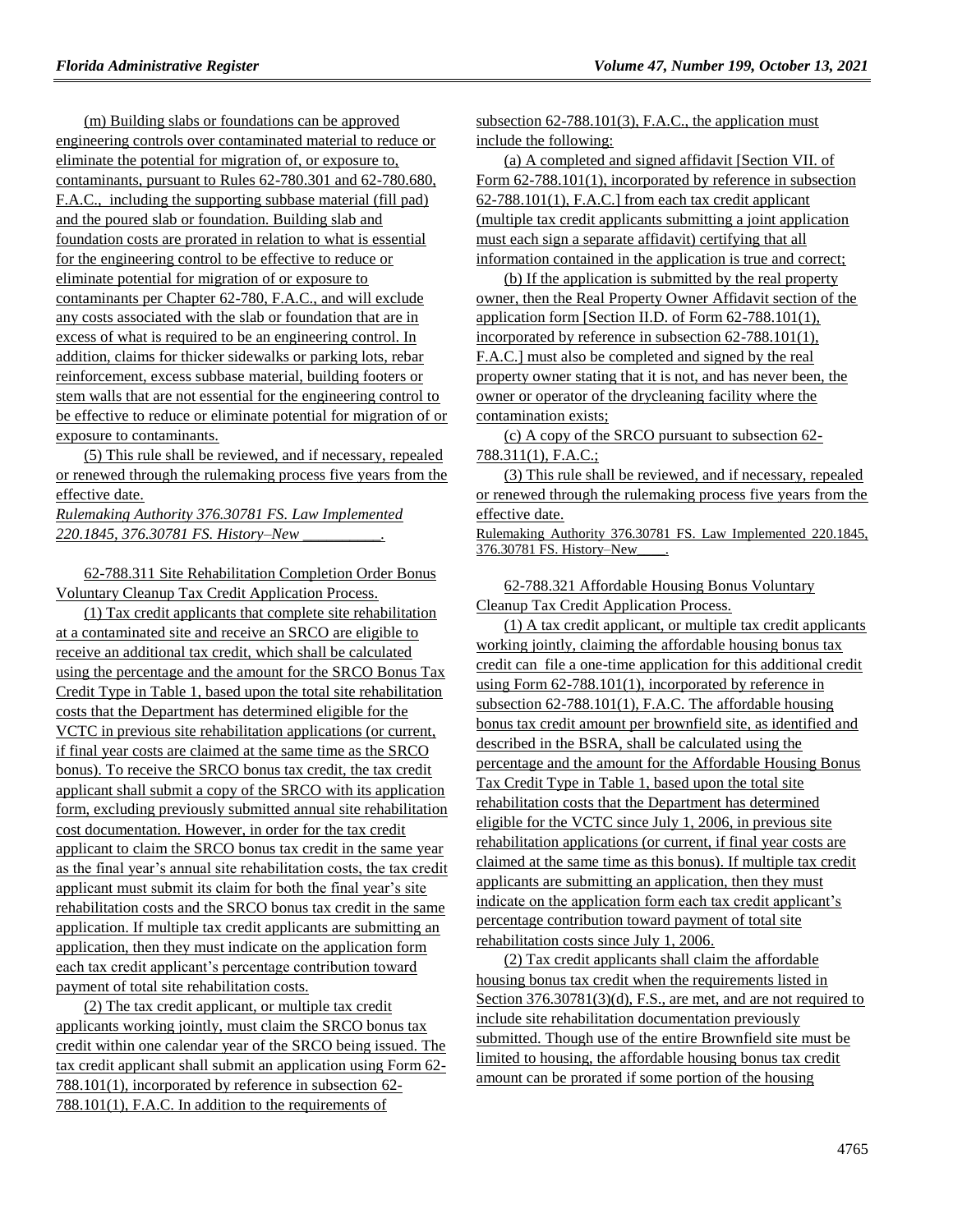development does not meet the definition of affordable (e.g., "market rate" units).

(3) Complete applications for the affordable housing bonus tax credit must be submitted to the Department's Division of Waste Management in Tallahassee. A tax credit applicant shall submit an application using Form 62- 788.101(1), incorporated by reference in subsection 62- 788.101(1), F.A.C. In addition to the requirements of subsection 62-788.101(3), F.A.C., the application must include the following:

(a) A completed and signed affidavit [Section VII. of Form 62-788.101(1), incorporated by reference in subsection 62-788.101(1), F.A.C.] from each tax credit applicant (multiple tax credit applicants submitting a joint application must each sign a separate affidavit) certifying that all information contained in the application is true and correct;

(b) A certification letter pursuant to Section

376.30781(3)(d), F.S.; and

(4) This rule shall be reviewed, and if necessary, repealed or renewed through the rulemaking process five years from the effective date.

Rulemaking Authority 376.30781 FS. Law Implemented 220.1845, 376.30781 FS. History–New \_\_\_\_\_\_\_\_\_\_.

62-788.331 Health Care Bonus Voluntary Cleanup Tax Credit Application Process.

(1) A tax credit applicant, or multiple tax credit applicants working jointly, claiming the health care bonus tax credit can file a one-time application for this additional credit using Form 62-788.101(1), incorporated by reference in subsection 62-788.101(1), F.A.C. The health care bonus tax credit amount per brownfield site, as identified and described in the BSRA, shall be calculated using the percentage and the amount for the Health Care Bonus Tax Credit Type in Table 1, based upon the total site rehabilitation costs that the Department has determined eligible for the VCTC since January 1, 2008, in previous site rehabilitation applications (or current, if final year costs are claimed at the same time as this bonus). If multiple tax credit applicants are submitting an application, then they must indicate on the application form each tax credit applicant's percentage contribution toward payment of total site rehabilitation costs since January 1, 2008.

(2) Tax credit applicants shall claim the health care tax credit when the requirements listed in Section 376.30781(3)(f), F.S., are met, and are not required to include site rehabilitation documentation previously submitted.

(3) Complete applications for the health care bonus tax credit must be submitted to the Department's Division of Waste Management in Tallahassee. A tax credit applicant shall submit an application using Form 62-788.900(1), incorporated by reference in subsection 62-788.101(1), F.A.C. In addition

to the requirements of subsection 62-788.101(3), F.A.C., the application must include the following:

(a) A completed and signed affidavit [Section VII. of Form 62-788.101(1), incorporated by reference in subsection 62-788.101(1), F.A.C.] from each tax credit applicant (multiple tax credit applicants submitting a joint application must each sign a separate affidavit) certifying that all

information contained in the application is true and correct; (b) The documentation required by Section

376.30781(3)(f), F.S.

(4) This rule shall be reviewed, and if necessary, repealed or renewed through the rulemaking process five years from the effective date.

Rulemaking Authority 376.30781 FS. Law Implemented 220.1845, 376.30781 FS. History–New

62-788.341 Solid Waste Removal Voluntary Cleanup Tax Credit Application Process.

(1) A tax credit applicant, or multiple tax credit applicants jointly conducting solid waste removal from a brownfield site, as identified and described in the BSRA, and claiming the solid waste removal tax credit cab file a one-time application for this tax credit using Form 62-788.101(1), incorporated by reference in subsection 62-788.101(1), F.A.C. The solid waste removal tax credit shall be calculated using the percentage and the amount for the Solid Waste Removal Tax Credit Type in Table 1, based upon the costs for solid waste removal from the brownfield site that have been incurred and paid since July 1, 2006. If multiple tax credit applicants are submitting an application, then they must indicate on the application form each tax credit applicant's percentage contribution toward payment of solid waste removal costs since July 1, 2006. Claims for the solid waste removal tax credit are not subject to a calendar-year limitation or annual filing deadline. Instead, the tax credit applicant shall submit the one-time solid waste removal VCTC claim when the tax credit applicant determines that the solid waste removal is complete.

(2) To receive the solid waste removal tax credit, the tax credit applicant must submit an affidavit with its application form that states that the tax credit applicant has consulted with the appropriate local government official and the appropriate Department District Solid Waste Supervisor and reviewed the available historical records, and to the best of the tax credit applicant's knowledge, the brownfield site identified and described in the BSRA was never operated as a permitted solid waste disposal area, as defined in subsection 62-788.201, F.A.C., or was never operated for monetary compensation, as defined in subsection 62-788.201, F.A.C. The affidavit is included in Section IV.F. of Form 62-788.101(1), incorporated by reference in subsection 62-788.101(1), F.A.C. When consulting with the local government official and the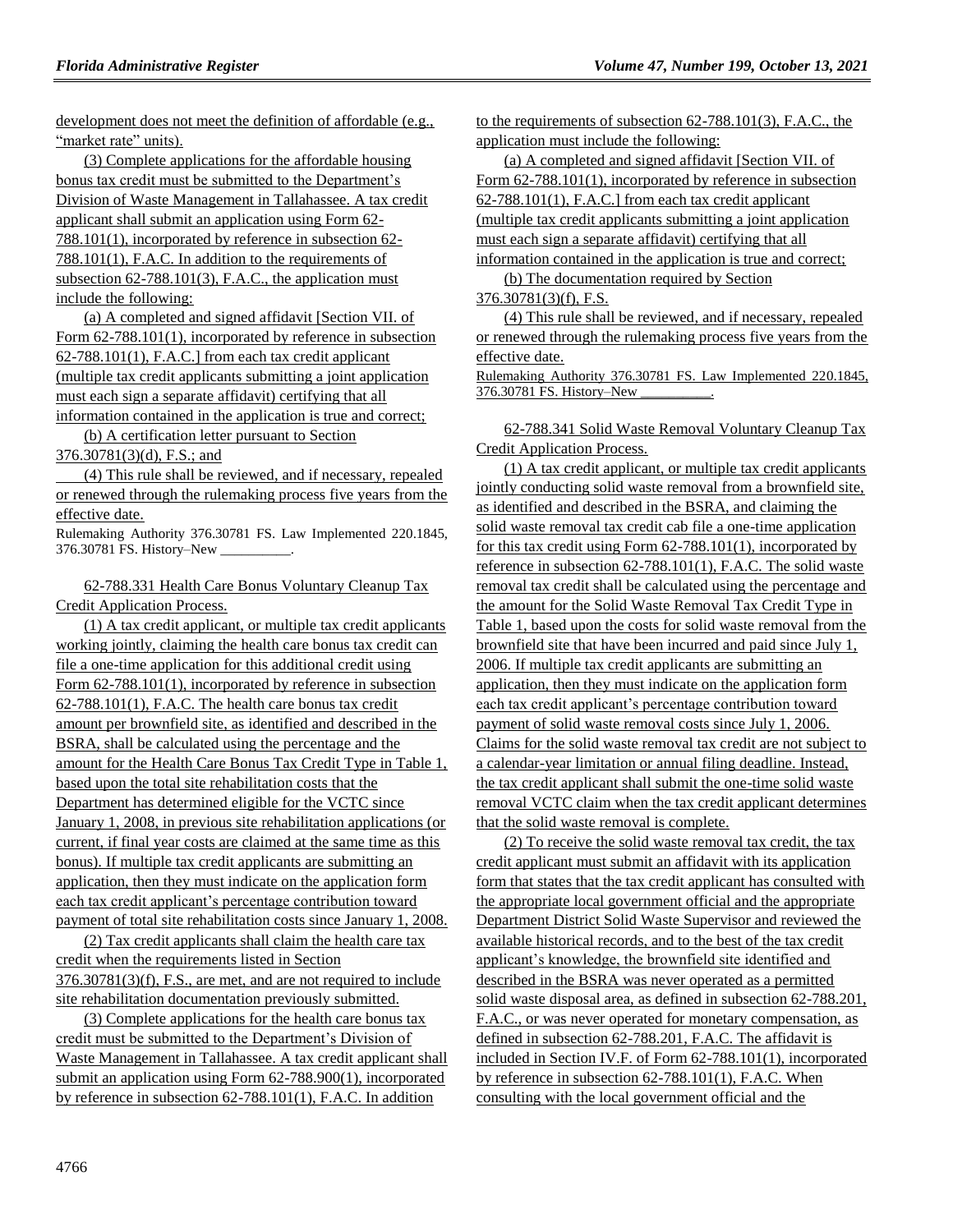Department District Solid Waste Supervisor, the tax credit applicant shall inquire whether the landfill or dump site operations involved any type of monetary compensation including private or government fees or assessments.

(3) Complete applications for the solid waste removal tax credit must be submitted to the Department's Division of Waste Management in Tallahassee. A tax credit applicant shall submit an application using Form 62-788.101(1), incorporated by reference in subsection 62-788.101(1), F.A.C. In addition to the requirements of subsection 62-788.101(3), F.A.C., the application must include the following:

(a) A completed and signed affidavit [Section VII. of Form 62-788.101(1), incorporated by reference in subsection 62-788.101(1), F.A.C.] from each tax credit applicant (multiple tax credit applicants submitting a joint application must each sign a separate affidavit) certifying that all information contained in the application, including all records of costs incurred and paid and claimed in the tax credit application, are true and correct;

(b) Proof that the tax credit applicant has entered into a BSRA. A copy of the cover page and the signature page of the BSRA will suffice as proof;

(c) The affidavit required by subsection 62-788.341(2), F.A.C.; and

(d) Copies of documents that clearly describe the goods or services and associated costs that are being claimed in the application. Documents that include costs for goods or services that are not being claimed in the application shall be clearly annotated or shall otherwise clearly identify such goods or services and unclaimed costs. Inclusion of a costsummary table that provides detail of claimed costs as represented by payment requests and payment records is required. Copies of documents for goods or services that are being claimed shall demonstrate a link between the contractual records, the payment requests associated with the contractual records, and the payment records for the claimed portions of the payment requests, as required by each of the following three subparagraphs:

1. Contractual records must describe the scope of work performed that was related to solid waste removal during the time period covered by the application. These contractual records shall correlate the costs claimed with both the payment requests and the payment records provided in accordance with subparagraphs  $62-788.341(3)(d)2$ . and 3., F.A.C. If the tax credit applicant did not procure the services listed on the contractual records included in the application, then the tax credit applicant must explain its relationship to the entity that procured those services. Examples of such contractual records include contracts, documentation of contract negotiations, proposals, work orders, task assignments, and change orders; and

2. Payment requests that describe the goods or services provided for solid waste removal during the time period covered by the application. These payment requests shall correlate the costs claimed with both the contractual records and payment records provided in accordance with subparagraphs  $62-788.341(3)(d)1$ . and. 3, F.A.C. The payment requests must include the name of the payee, a description of the goods or services provided, the period of service during which the goods or services were provided, the date upon which the payment request was issued, and the total amount being requested. Examples of such payment requests include, but are not limited to, invoices, payment applications, sales tickets, and account statements. Payment requests that include costs for goods or services that are not being claimed in the VCTC application must clearly identify which costs are being claimed; and

3. Payment records involving actual costs incurred and paid for solid waste removal during the time period covered by the application. These payment records shall correlate the costs claimed with both the contractual records and the payment requests provided in accordance with subparagraphs  $62-788.341(3)(d)1$ . and 2, F.A.C. The payment records shall also demonstrate that the tax credit applicant, which must be the signatory to the BSRA, paid the costs for solid waste removal. Payment records, include, but are not limited to, cancelled checks and bank statements.;

(e) A certification form stating that the solid waste removal associated with the documentation submitted pursuant to paragraph (d) has been conducted under the observation of, and related technical documents have been signed and sealed by, an appropriate registered technical professional in each contributing technical discipline. However, if the scope of the solid waste removal does not require oversight by a registered technical professional in this state, the registered technical professional certification form is not required as part of the solid waste removal tax credit application [Section V. of Form 62-788.101(1), incorporated by reference in subsection 62-788.101(1), F.A.C.]; and

(f) Proof that the documentation submitted pursuant to paragraph (d) has been reviewed and verified by an independent CPA in accordance with standards established by the American Institute of Certified Public Accountants [Section VI. of Form 62-788.101(1), incorporated by reference in subsection 62-788.101(1), F.A.C.]. The CPA's report shall also clearly state the total amount claimed in the application and the total amount approved by the CPA. A copy of the CPA's report shall be submitted with the tax credit application [refer to A Guideline for Agreed-Upon Procedures Attestation Service for the Voluntary Cleanup Tax Credit (VCTC) Program, dated November 2020, referenced in subsection 62- 788.151(1), F.A.C.].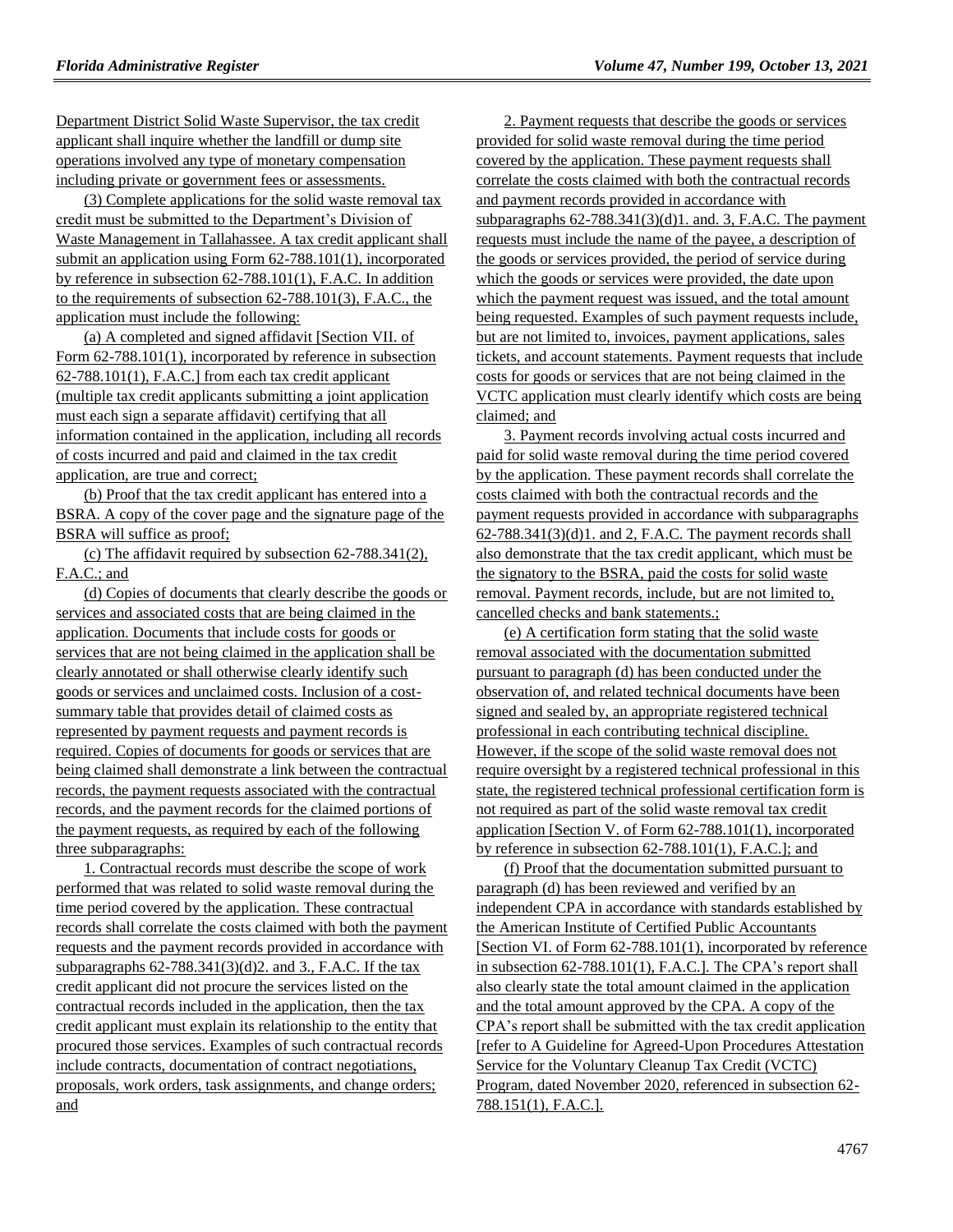(4) The CPA and appropriate registered technical professional(s) submitting forms as part of a tax credit application shall verify such forms. Verification shall be accomplished as provided in Section 92.525(2), F.S., and subject to the provisions of Section 92.525(3), F.S. This verification requirement is accomplished by completing and signing the appropriate certifications included as part of the application form, Form 62-788.101(1), incorporated by reference in subsection 62-788.101(1), F.A.C.

(5) For purposes of Rule 62-788.341, F.A.C., integral costs are those the tax credit applicant(s) incurred and paid to perform solid waste removal as defined in subsection 62- 788.201, F.A.C. Eligible solid waste removal costs are further described as follows:

(a) Costs for transporting solid waste, even if the solid waste contains recoverable material that could have been, but was not, separated from the solid waste:

1. Off the brownfield site to a licensed or exempt solid waste management facility, or

2. To a temporary storage area meeting the requirements of this subparagraph. The temporary storage area must be approved or exempt as follows:

a. If the temporary storage area is located off the brownfield site, it must operate only in accordance with a permit issued pursuant to Chapter 62-701, F.A.C.;

b. If the temporary storage area is located on the brownfield site, it must operate only in accordance with either a permit issued pursuant to Chapter 62-701, F.A.C., or only in accordance with specific written authorization in the BSRA; or

c. If the temporary storage area is located on the brownfield site and is within the footprint of the solid waste disposal area being removed, it is exempt from the requirement for a solid waste permit in accordance with Section 403.707(1), F.S., provided the Department is notified at least seven days before temporary storage begins and that the temporary storage area meets the following requirements:

(I) The storage area must be operated so that the activity will not cause or contribute to any uncontrolled discharge to the environment of leachate, storm water, or gas;

(II) Any hazardous waste that is generated by this activity must be managed in accordance with Chapter 62-730, F.A.C.; and

(III) If the solid waste being stored includes Class I solid waste as defined in Rule 62-701.200, F.A.C., the storage area must be evaluated as soon as the temporary storage activities cease to ensure that no soil or ground water contamination in excess of applicable standards or criteria remains;

(b) Costs for sorting and screening, provided that such processing occurs on the brownfield site; and

(c) Costs for deposition of the solid waste at a permitted or exempt solid waste management facility, whether the solid waste is disposed of or recycled. However, costs associated with the deposition of recovered materials that were separated from the solid waste stream are not integral.

(6) The tax credits claimed pursuant to Rule 62-788.341, F.A.C., shall not include costs associated with solid waste that is created at the brownfield site as part of the site's redevelopment activities, such as land clearing debris or construction and demolition debris, or costs that are not considered necessary to perform solid waste removal, such as brownfield area designation and tax credit application preparation and submittal costs.

(7) This rule shall be reviewed, and if necessary, repealed or renewed through the rulemaking process five years from the effective date.

Rulemaking Authority 376.30781 FS. Law Implemented 220.1845, 376.30781 FS. History-New

#### 62-788.401 Eligibility Determination.

(1) Tax credit allocation will be conducted on a firstcome, first-served basis based upon the date and time complete applications are received by the Department's Division of Waste Management.

(2) Complete applications will secure a position in the first-come, first-served application line for allocation of tax credits and will be reviewed for eligibility, in conjunction with the applicable CPA and technical professional documents, to verify that the work was either integral to site rehabilitation or was for solid waste removal; that the work claimed was performed in the applicable timeframe; and that the costs claimed were properly documented. Complete applications for bonus tax credits with no site rehabilitation or solid waste removal component will be part of the same first-come, firstserved application line. Incomplete applications will not secure a position in the first-come, first-served order for allocation of tax credits, and shall instead be addressed pursuant to subsection (3) below, as applicable.

(3) When an application is determined to be incomplete, either by the tax credit applicant or by the Department, the process to cure the application is guided by the timing this determination is made in relation to the annual application deadline and the type of application submitted:

(a) If, after initial submittal of an annual site rehabilitation application, but prior to the January 31 annual application deadline, pursuant to subsection 62-788.301(3), F.A.C., the tax credit applicant can correct and re-submit the application by the January 31 annual application deadline. In this case, the application's place in the first-come, first-served order line would be the date and time the corrected application (or supplemental material) was received by the Department.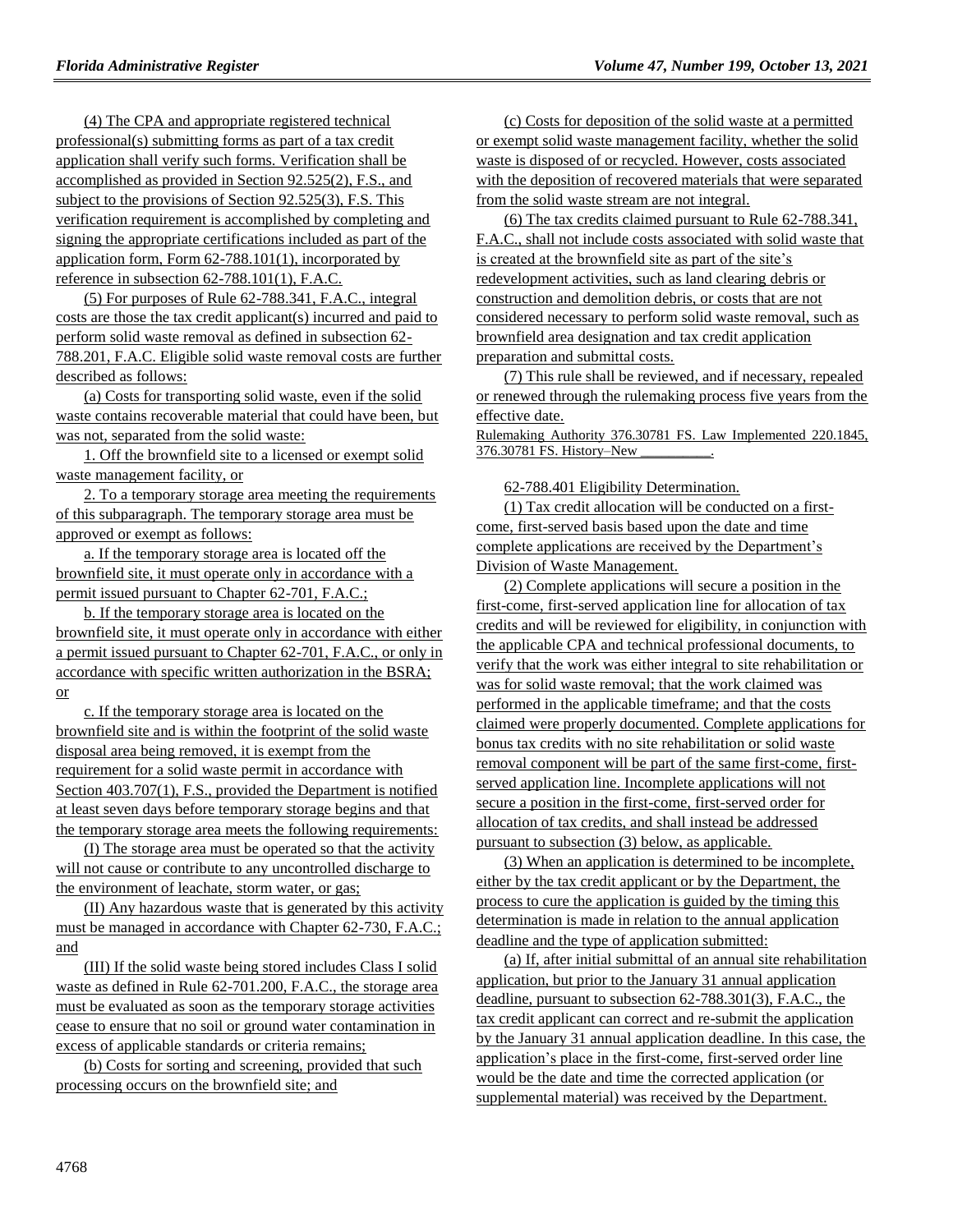(b) If after the January 31 annual application deadline, the Department determines that the annual tax credit application is incomplete, the Department shall notify the tax credit applicant in writing by the method indicated on the application form. The tax credit applicant shall have 30 days after receiving such notification to correct any deficiencies. Upon timely correction of any deficiencies, as evidenced by the date and time that the now complete tax credit application is received by the Department, the application shall secure a place in the first-come, first-served application line and shall be processed pursuant to subsection (2) above. However, tax credit applicants correcting completeness deficiencies identified by the Department cannot otherwise change or supplement their application.

(c) Tax credit applicants not subject to the January 31 annual application deadline (i.e., solid waste or any bonus application with no annual site rehabilitation component) shall have one opportunity to correct completeness deficiencies identified by the Department in the original submittal. The Department shall notify such tax credit applicants in writing by the method indicated on the application form. The tax credit applicant shall have 30 days after receiving such notification to correct any deficiencies. Upon timely correction of any deficiencies, as evidenced by the date and time that the now complete tax credit application is received by the Department, the application shall secure a place in the first-come, first-served application line and shall be processed pursuant to subsection (2) above. However, tax credit applicants correcting completeness deficiencies identified by the Department cannot otherwise change or supplement their application, including the addition of supplemental solid waste removal costs, if applicable.

(4) The Department will review the complete tax credit application package submitted by each tax credit applicant to verify that the tax credit applicant has met the qualifying statutory and rule criteria and has submitted all required documentation. Upon verification that the tax credit applicant has met such completeness requirements, the Department shall have until May 1 (for annual site rehabilitation applications subject to the January 31 deadline) to issue a written decision granting eligibility for tax credits, in accordance with the percentages and the amounts specified in Table 1. The May 1 deadline for annual site rehabilitation tax credit certificate awards shall not apply to any tax credit application for which the Department has issued a notice of deficiency pursuant to paragraph 62-788.401(3)(b), F.A.C.; instead, the Department shall respond to those applications within 90 days of receiving the completing documentation. The Department shall respond to any solid waste or bonus application with no annual site rehabilitation component within 90 days of the date the application is deemed complete.

(5) If multiple tax credit applicants are submitting a joint application, each tax credit applicant shall receive a separate order (and tax credit certificate) awarding tax credits in the same proportion as their contribution toward payment of site rehabilitation costs or solid waste removal costs, as applicable. Tax credits for bonus applications submitted by multiple tax credit applicants will similarly be awarded in the same proportion as the tax credit applicants' contribution toward payment of site rehabilitation costs.

(6) The Department shall be responsible for allocating the tax credits not to exceed the amount authorized annually pursuant to Section 376.30781, F.S.

(7) This rule shall be reviewed, and if necessary, repealed or renewed through the rulemaking process five years from the effective date.

Rulemaking Authority 376.30781 FS. Law Implemented 220.1845, 376.30781 FS. History-New

NAME OF PERSON ORIGINATING PROPOSED RULE: Jennifer A. Farrell, Program Administrator, Waste Cleanup Program, Jennifer.A.Farrell@FloridaDEP.gov or 850-245- 8937.

NAME OF AGENCY HEAD WHO APPROVED THE PROPOSED RULE: Shawn Hamilton, Secretary, Department of Environmental Protection DATE PROPOSED RULE APPROVED BY AGENCY HEAD: 10/05/2021 DATE NOTICE OF PROPOSED RULE DEVELOPMENT PUBLISHED IN FAR: 10/12/2021

#### **[DEPARTMENT OF HEALTH](https://www.flrules.org/gateway/department.asp?id=64)**

**[Board of Clinical Social Work, Marriage and Family](https://www.flrules.org/gateway/organization.asp?id=327)  Therapy and [Mental Health Counseling](https://www.flrules.org/gateway/organization.asp?id=327)** RULE NO.: RULE TITLE:

[64B4-3.003](https://www.flrules.org/gateway/ruleNo.asp?id=64B4-3.003) Examination for Licensure PURPOSE AND EFFECT: Extending the time that Clinical

Social Workers are eligible to take licensure exam.

SUMMARY: Amend time to take the licensure exam.

SUMMARY OF STATEMENT OF ESTIMATED REGULATORY COSTS AND LEGISLATIVE RATIFICATION:

The Agency has determined that this will not have an adverse impact on small business or likely increase directly or indirectly regulatory costs in excess of \$200,000 in the aggregate within one year after the implementation of the rule. A SERC has not been prepared by the Agency.

The Agency has determined that the proposed rule is not expected to require legislative ratification based on the statement of estimated regulatory costs or if no SERC is required, the information expressly relied upon and described herein: During discussion of the economic impact of this rule at its Board meeting, the Board, based upon the expertise and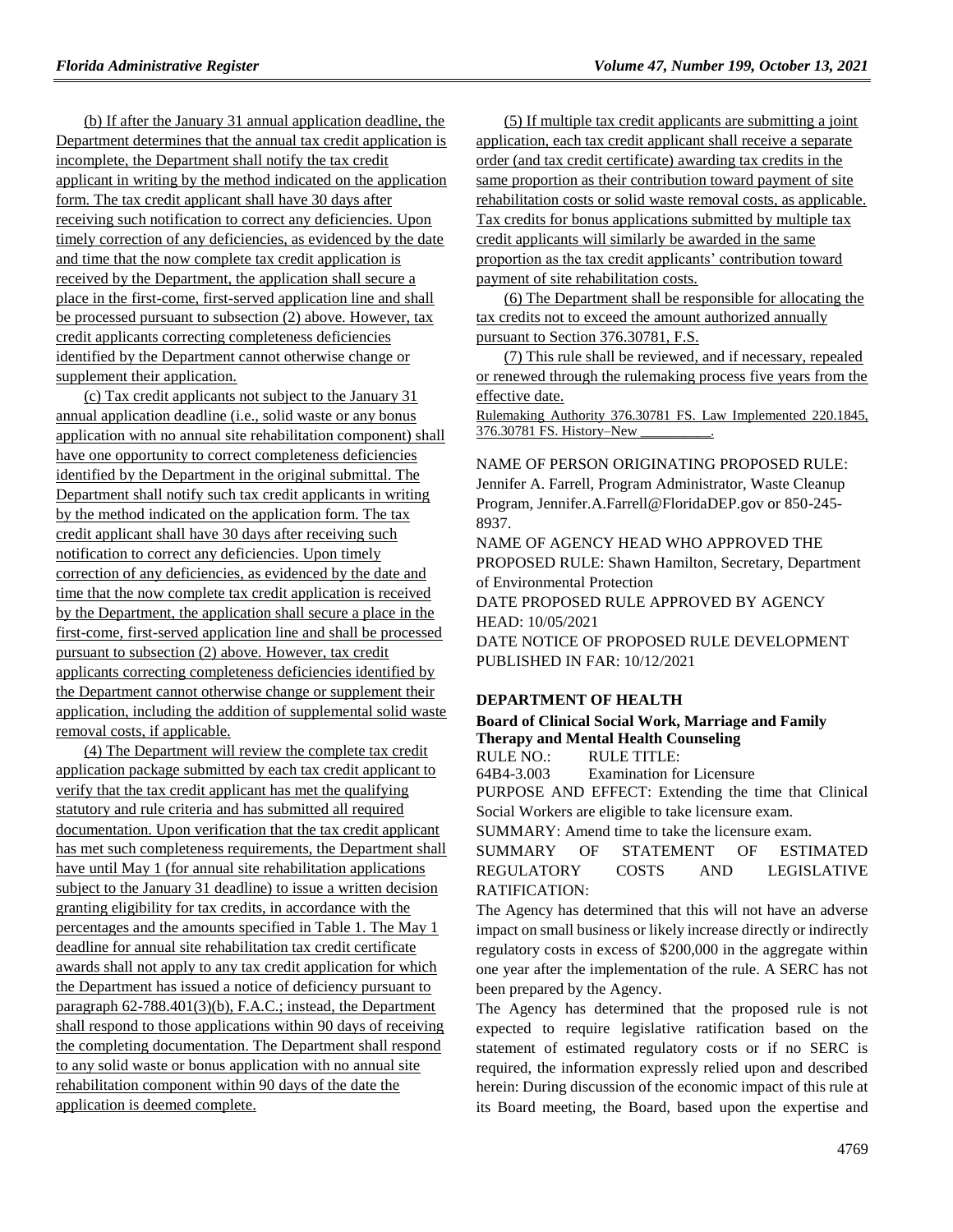experience of its members, determined that a Statement of Estimated Regulatory Costs (SERC) was not necessary and that the rule will not require ratification by the Legislature. No person or interested party submitted additional information regarding the economic impact at that time.

Any person who wishes to provide information regarding a statement of estimated regulatory costs, or provide a proposal for a lower cost regulatory alternative must do so in writing within 21 days of this notice.

RULEMAKING AUTHORITY: [456.017,](https://www.flrules.org/gateway/statute.asp?id=456.017) [491.004\(5\) FS.](https://www.flrules.org/gateway/statute.asp?id=%20491.004(5)%20FS.)

LAW IMPLEMENTED: [456.017,](https://www.flrules.org/gateway/statute.asp?id=456.017) [491.005 FS.](https://www.flrules.org/gateway/statute.asp?id=%20491.005%20FS.)

IF REQUESTED WITHIN 21 DAYS OF THE DATE OF THIS NOTICE, A HEARING WILL BE SCHEDULED AND ANNOUNCED IN THE FAR.

THE PERSON TO BE CONTACTED REGARDING THE PROPOSED RULE IS: Janet Hartman, Executive Director, Board of Clinical Social Work, Marriage and Family Therapy and Mental Health Counseling, 4052 Bald Cypress Way, Bin # C08, Tallahassee, Florida 32399-3258.

### THE FULL TEXT OF THE PROPOSED RULE IS:

64B4-3.003 Examination for Licensure.

(1) No Change.

(2) Theory and practice examinations.

(a) The examination for Clinical Social Workers shall be the Clinical Level objective multiple choice examination developed by the Association of Social Work Boards (ASWB). Beginning January 1, 2023 June 1, 2021, applicants shall be deemed eligible to take the examination after completion of 18 months of documented experience in clinical settings, not including the applicant's praticum or other experience received in the applicant's graduate program.

(b) through (c) No Change.

(3) No Change.

Rulemaking Authority 456.017, 491.004(5) FS. Law Implemented 456.017, 491.005 FS. History–New 3-21-90, Amended 7-31-91, 3-10- 92, 6-1-92, 1-27-93, Formerly 21CC-3.003, Amended 3-14-94, 7-20- 94, Formerly 61F4-3.003, Amended 12-22-94, 9-18-95, 11-13-96, 6- 1-97, Formerly 59P-3.003, Amended 8-8-99, 1-11-00, 7-2-00, 8-24- 00, 10-15-02, 7-8-03, 6-7-10, 8-30-15, 7-10-19, 2-16-  $21,$ 

NAME OF PERSON ORIGINATING PROPOSED RULE: Board of Clinical Social Work, Marriage and Family Therapy and Mental Health Counseling

NAME OF AGENCY HEAD WHO APPROVED THE PROPOSED RULE: Board of Clinical Social Work, Marriage and Family Therapy and Mental Health Counseling

DATE PROPOSED RULE APPROVED BY AGENCY HEAD: August 19, 2021

DATE NOTICE OF PROPOSED RULE DEVELOPMENT PUBLISHED IN FAR: September 24, 2021

## Section III Notice of Changes, Corrections and Withdrawals

## **NONE**

Section IV Emergency Rules

## **NONE**

# Section V Petitions and Dispositions Regarding Rule Variance or Waiver

## [DEPARTMENT OF MANAGEMENT SERVICES](https://www.flrules.org/gateway/department.asp?id=60)

[Public Employees Relations Commission](https://www.flrules.org/gateway/organization.asp?id=502) RULE NO.: RULE TITLE:

[60CC-4.002](https://www.flrules.org/gateway/ruleNo.asp?id=60CC-4.002) Ratification by Members of Bargaining Unit

The Public Employees Relations Commission hereby gives notice: On October 11, 2021, the Public Employees Relations Commission issued a final order in Case No. MS-2021-033 granting an unopposed emergency petition for variance from Florida Administrative Code Rule 60CC-4.002 filed by Nelly Henjes, Nancy Velari, the Pinellas Classroom Teachers Association, and the Pinellas Educational Support Professionals Association. The variance allows the Petitioners to conduct all aspects of a ratification election electronically. The Public Employees Relations Commission determined that the Petitioners had demonstrated an emergency existed and that they would suffer a substantial hardship if the variance was not granted. The petition was filed on September 24, 2021, and the notice of receipt of the petition was published on September 29, 2021, on the Commission's website and in Volume 47, Number 189 F.A.R. No comments were received on the petition.

A copy of the Order or additional information may be obtained by contacting: The Clerk, Public Employees Relations Commission, 4708 Capital Circle Northwest, Suite 300, Tallahassee, Florida 32303-7256.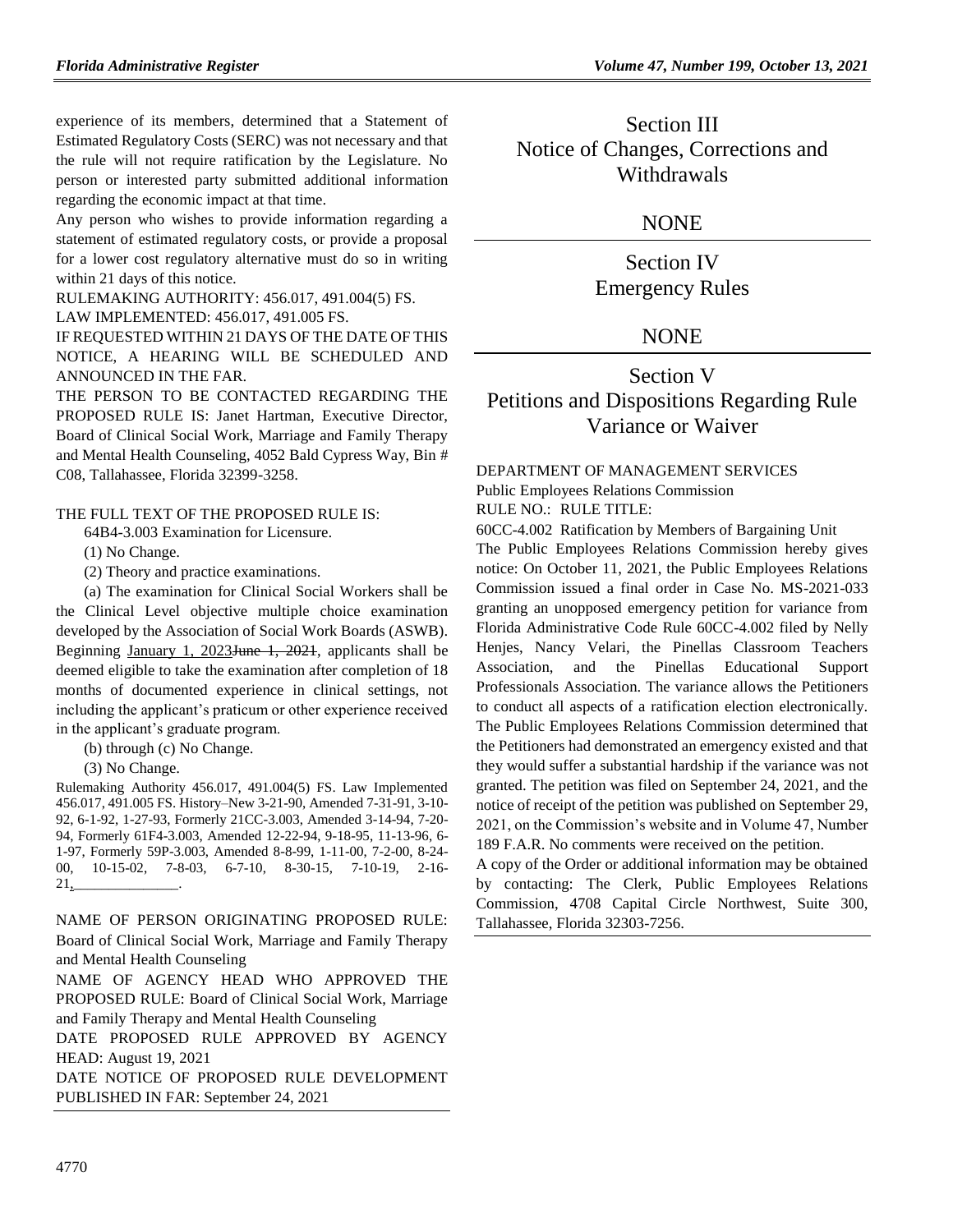#### [DEPARTMENT OF MANAGEMENT SERVICES](https://www.flrules.org/gateway/department.asp?id=60)

[Public Employees Relations Commission](https://www.flrules.org/gateway/organization.asp?id=502) RULE NO.: RULE TITLE:

[60CC-4.002](https://www.flrules.org/gateway/ruleNo.asp?id=60CC-4.002) Ratification by Members of Bargaining Unit

The Public Employees Relations Commission hereby gives notice: On October 11, 2021, the Public Employees Relations Commission issued a final order in Case No. MS-2021-034 granting an unopposed emergency petition for variance from Florida Administrative Code Rule 60CC-4.002 filed by Matthew Lata and the United Faculty of Florida. The variance allows the Petitioners to conduct all aspects of a ratification election electronically. The Public Employees Relations Commission determined that the Petitioners had demonstrated an emergency existed and that they would suffer a substantial hardship if the variance was not granted. The petition was filed on September 27, 2021, and the notice of receipt of the petition was published on September 29, 2021, on the Commission's website and in Volume 47, Number 189 F.A.R. No comments were received on the petition.

A copy of the Order or additional information may be obtained by contacting: The Clerk, Public Employees Relations Commission, 4708 Capital Circle Northwest, Suite 300, Tallahassee, Florida 32303-7256.

#### [DEPARTMENT OF MANAGEMENT SERVICES](https://www.flrules.org/gateway/department.asp?id=60)

[Public Employees Relations Commission](https://www.flrules.org/gateway/organization.asp?id=502)

RULE NO.: RULE TITLE:

[60CC-4.002](https://www.flrules.org/gateway/ruleNo.asp?id=60CC-4.002) Ratification by Members of Bargaining Unit The Public Employees Relations Commission hereby gives notice: On October 11, 2021, the Public Employees Relations Commission issued a final order in Case No. MS-2021-035 granting an unopposed emergency petition for variance from Florida Administrative Code Rule 60CC-4.002 filed by Jeremy Norton and the United Faculty of Florida. The variance allows the Petitioners to conduct all aspects of a ratification election electronically. The Public Employees Relations Commission determined that the Petitioners had demonstrated an emergency existed and that they would suffer a substantial hardship if the variance was not granted. The petition was filed on September 28, 2021, and the notice of receipt of the petition was published on October 1, 2021, on the Commission's website and in

Volume 47, Number 191 F.A.R. No comments were received on the petition.

A copy of the Order or additional information may be obtained by contacting: The Clerk, Public Employees Relations Commission, 4708 Capital Circle Northwest, Suite 300, Tallahassee, Florida 32303-7256.

### [DEPARTMENT OF BUSINESS AND PROFESSIONAL](https://www.flrules.org/gateway/department.asp?id=61)  [REGULATION](https://www.flrules.org/gateway/department.asp?id=61)

[Board of Accountancy](https://www.flrules.org/gateway/organization.asp?id=280)

RULE NO.: RULE TITLE:

[61H1-27.002C](https://www.flrules.org/gateway/ruleNo.asp?id=61H1-27.002)oncentrations in Accounting and Business

NOTICE IS HEREBY GIVEN that on September 29, 2021, the Board of Accountancy, received a petition for variance or waiver filed by John Tohme, seeking a variance or waiver of paragraph 61H1-27.002(2)(a), Florida Administrative Code, which requires: (a) 30 semester or 45 quarter hours in accounting education at the upper division level which shall include coverage of auditing, cost and managerial accounting, financial accounting, and taxation. Petitioner request a waiver from Rule 61H1-27.002, F.A.C. Comments on this petition should be filed with the Board of Accountancy within 14 days of publication of this notice.

A copy of the Petition for Variance or Waiver may be obtained by contacting: Roger Scarborough, Division Director, Board of Accountancy, 240 NW 76th Dr., Suite A, Gainesville, Florida 32607, (850)487-1395 or by email Roger.Scarborough@myfloridalicense.com.

#### [DEPARTMENT OF HEALTH](https://www.flrules.org/gateway/department.asp?id=64)

#### [Board of Psychology](https://www.flrules.org/gateway/organization.asp?id=310)

NOTICE IS HEREBY GIVEN that on October 11, 2021, the Board of Psychology, received a petition for variance or waiver filed by Zulie Ann Camacho Acevedo. Petitioner seeks a temporary variance or waiver of subsection 64B19-11.0075(2), F.A.C., which states that the Board may grant an additional twelve (12) months to comply with the requirements of subsection (1), above, of up to 36 months, to any applicant who files a written request for extension and demonstrates that the applicant has made a good faith effort to comply but has failed to comply because of illness or unusual hardship. Petitioner requests 24 month extension to complete the Florida laws and rules exam.

A copy of the Petition for Variance or Waiver may be obtained by contacting: Allen Hall, Executive Director, Board of Psychology, 4052 Bald Cypress Way, Bin #C05, Tallahassee, Florida 32399-3253, Allen.Hall@flhealth.gov. Comments on this petition should be filed with the Board of Psychology within 14 days of publication of this notice.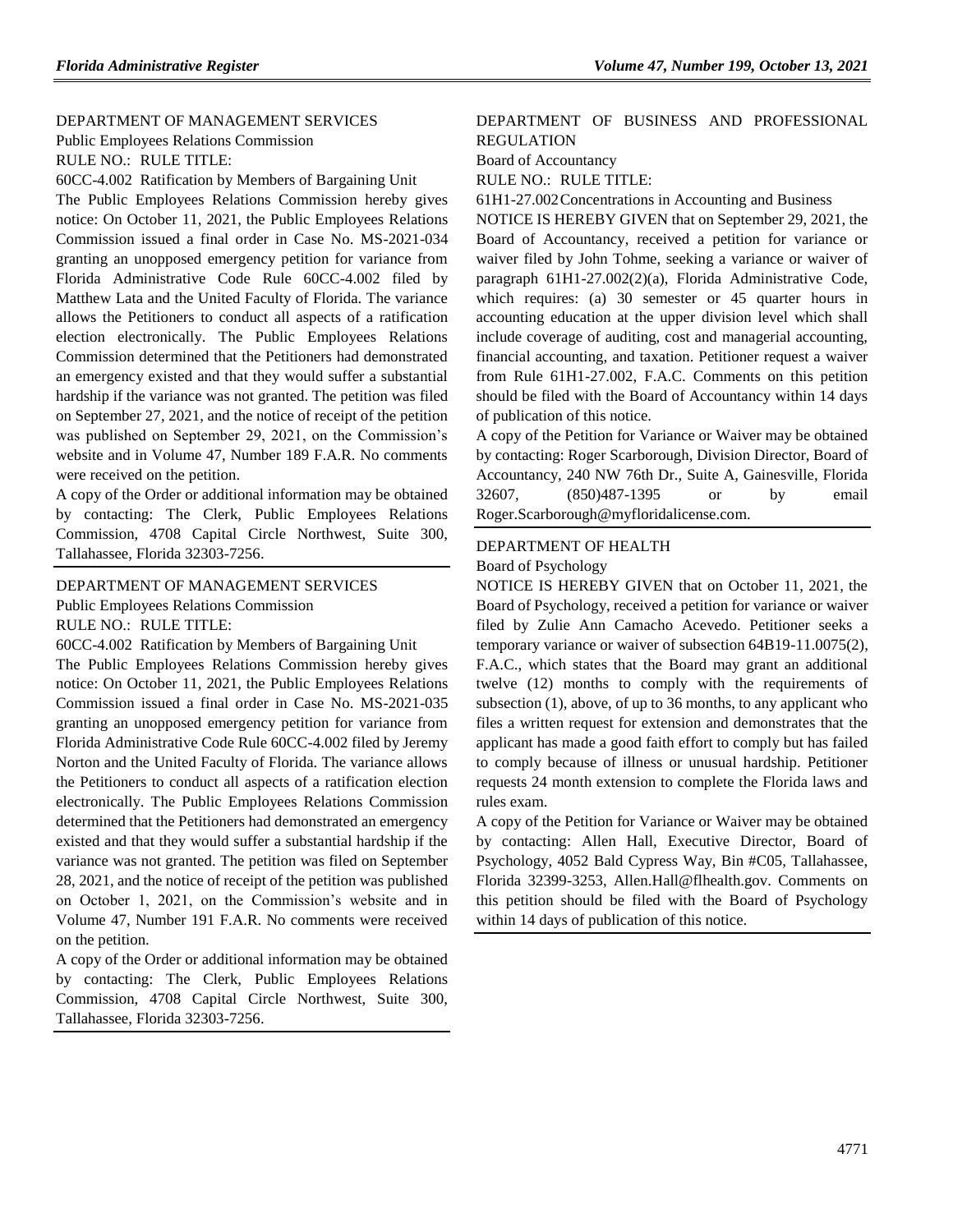# Section VI Notice of Meetings, Workshops and Public **Hearings**

## [DEPARTMENT OF AGRICULTURE AND CONSUMER](https://www.flrules.org/gateway/department.asp?id=5)  **[SERVICES](https://www.flrules.org/gateway/department.asp?id=5)**

[Division of Food, Nutrition and Wellness](https://www.flrules.org/gateway/organization.asp?id=1068)

The Board of Directors of Living Healthy in Florida, Inc. announces a public meeting to which all persons are invited.

DATE AND TIME: October 28, 2021, 4:00 p.m.

PLACE: Microsoft Teams Virtual Meeting Room

GENERAL SUBJECT MATTER TO BE CONSIDERED: Strategic Plan Development.

A copy of the agenda may be obtained by contacting: Alyssa McKnight, Alyssa.McKnight@FDACS.gov.

Pursuant to the provisions of the Americans with Disabilities Act, any person requiring special accommodations to participate in this workshop/meeting is asked to advise the agency at least 5 days before the workshop/meeting by contacting: Alyssa McKnight, Alyssa.McKnight@FDACS.gov. If you are hearing or speech impaired, please contact the agency using the Florida Relay Service, 1(800)955-8771 (TDD) or 1(800)955-8770 (Voice).

If any person decides to appeal any decision made by the Board with respect to any matter considered at this meeting or hearing, he/she will need to ensure that a verbatim record of the proceeding is made, which record includes the testimony and evidence from which the appeal is to be issued.

For more information, you may contact: Alyssa McKnight, Alyssa.McKnight@FDACS.gov.

#### [DEPARTMENT OF EDUCATION](https://www.flrules.org/gateway/department.asp?id=6)

The Charter School Appeal Commission announces a hearing to which all persons are invited.

DATE AND TIME: October 27, 2021, 9:30 a.m. – completion PLACE: Department of Education, 325 W. Gaines Street, 1721- 25 Turlington Building, Tallahassee, FL 32399-0400

GENERAL SUBJECT MATTER TO BE CONSIDERED: The Charter School Appeal Commission will hear the application denial of the following charter school application: Own Your Success Academies, Inc., d/b/a Hillsborough County Acceleration Academy vs. The School Board of Hillsborough County, Florida.

A copy of the agenda may be obtained by contacting: Karen Hines-Henry at Karen.Hines@fldoe.org.

Pursuant to the provisions of the Americans with Disabilities Act, any person requiring special accommodations to participate in this workshop/meeting is asked to advise the agency at least 1 days before the workshop/meeting by contacting: Karen Hines-Henry at Karen.Hines@fldoe.org. If you are hearing or speech impaired, please contact the agency using the Florida Relay Service, 1(800)955-8771 (TDD) or 1(800)955-8770 (Voice).

For more information, you may contact: Karen Hines-Henry at Karen.Hines@fldoe.org.

## [DEPARTMENT OF EDUCATION](https://www.flrules.org/gateway/department.asp?id=6)

[State Board of Education](https://www.flrules.org/gateway/organization.asp?id=195)

The Department of Education announces a public meeting to which all persons are invited.

DATE AND TIME: October 20, 2021, 9:00 a.m.

PLACE: Caribe Royale Orlando, 8101 World Center Drive, Sierra Ballroom A & B, Orlando, FL 32821. This meeting will be webcast at https://thefloridachannel.org.

GENERAL SUBJECT MATTER TO BE CONSIDERED: The meeting agenda will consist of the approval of the July 14, August 6, August 17 and August 18 meetings minutes. Updates by President Lorenz on behalf of the Council of Presidents and Superintendent Pace on behalf of the Florida Association of District School Superintendents.

Additional items for consideration include action relating to the following: Amendment to Rule 6A-1.0018, F.A.C., School Safety Requirements and Monitoring; New Rule 6A-1.09411, F.A.C., K-12 Civic Education Curriculum; Amendment to Rule 6A-10.02413, F.A.C., Civic Literacy Competency; Red Hills Academy, Inc. v. School Board of Leon County; Amendment to Rule 6A-1.0014, F.A.C., Comprehensive Management Information System; Amendment to Rule 6A-1.001, F.A.C., District Financial Records; Amendment to Rule 6A-1.004, F.A.C., School District Budget Requirements; Amendment to Rule 6A-1.0071, F.A.C., Fiscal Reporting Dates; Amendment to Rule 6A-1.0451, F.A.C., Florida Education Finance Program Student Membership Surveys; Amendment to Rule 6A-1.045111, F.A.C., Hourly Equivalent to 180-Day School Year and 250-Day School Year for Juvenile Justice Education Programs; Amendment to Rule 6A-3.0141, F.A.C., Employment of School Bus Operators; Amendment to Rule 6A-3.0171, F.A.C., Responsibilities of School Districts for Student Transportation; New Rule 6A-20.0282, F.A.C., Dual Enrollment Scholarship Program; Adoption of a Resolution Requesting the Issuance and Sale of Not Exceeding \$58,000,000 State of Florida, State Board of Education Lottery Revenue Refunding Bonds Series (to be determined); Amendment to Rule 6A-1.044, F.A.C., Pupil Attendance Records; Amendment to Rule 6A-1.09412, F.A.C., Course Requirements - Grades K-12 Basic and Adult Secondary Programs; Amendment to Rule 6A-5.066, F.A.C., Approval of Teacher Preparation Programs; Appointments to the Education Practices Commission (EPC); Designation of Schools of Excellence; Designation of Academically High-Performing School Districts; Amendment to Rule 6A-6.0571, F.A.C.,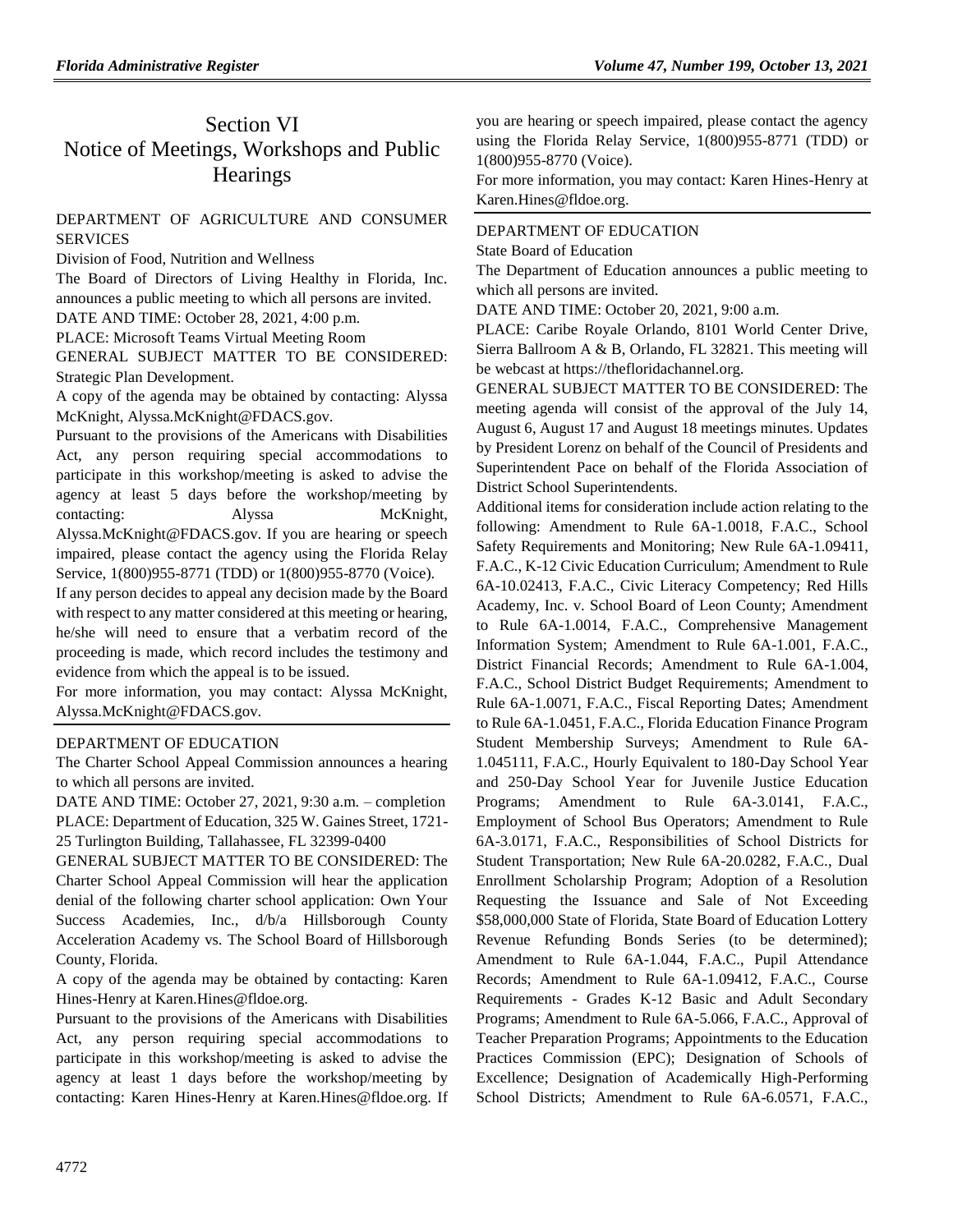Career and Technical Education and Adult General Education Standards and Industry-Driven Benchmarks; Amendment to Rule 6A-14.0303, F.A.C., General Education Core Course Options; Amendment to Rule 6A-6.03315, F.A.C., Private School Scholarship Compliance; Amendment to Rule 6A-6.0951, F.A.C., The Hope Scholarship Program; Amendment to Rule 6A-14.092, F.A.C., Textbook Affordability; Repeal of Rule 6A-14.058, F.A.C., Athletics; Repeal of Rule 6A-14.0491, F.A.C., Instructional Personnel – Availability to Students; Amendment to Rules 6M-4.200, F.A.C., School Readiness Eligibility Provisions and 6M-4.208, F.A.C., Documenting Eligibility for the School Readiness Program; Amendment to Rule 6M-8.201, F.A.C., Child Enrollment Procedure for the Voluntary Prekindergarten (VPK) Education Program; Amendment to Rule 6M-8.610, F.A.C., Voluntary Prekindergarten (VPK) Director Credential for Private Providers; and Amendment to Rule 6M-9.300, F.A.C., Child Care Resource and Referral and Consumer Education.

A copy of the agenda may be obtained by contacting: Chris Emerson at (850)245-9601 or Christian.Emerson@fldoe.org or by visiting the Department's website at http://www.fldoe.org/policy/state-board-of-edu/meetings.

Pursuant to the provisions of the Americans with Disabilities Act, any person requiring special accommodations to participate in this workshop/meeting is asked to advise the agency at least five days before the workshop/meeting by contacting: Chris Emerson at (850)245-9601 or Christian.Emerson@fldoe.org. If you are hearing or speech impaired, please contact the agency using the Florida Relay Service, 1(800)955-8771 (TDD) or 1(800)955-8770 (Voice). For more information, you may contact: Chris Emerson at (850)245-9601 or Christian.Emerson@fldoe.org.

#### [PUBLIC SERVICE COMMISSION](https://www.flrules.org/gateway/department.asp?id=25)

RULE NO.: RULE TITLE:

25-18.020 Pole Inspection and Maintenance

The FLORIDA PUBLIC SERVICE COMMISSION announces a workshop to which all persons are invited.

DATE AND TIME: October 27, 2021, 9:00 a.m.

PLACE: 4075 Esplanade Way, Tallahassee, FL 32399-0850, Betty Easley Conference Center, Room 148.

GENERAL SUBJECT MATTER TO BE CONSIDERED: Rule development workshop to adopt rules to administer and implement subsection 366.04(9), F.S.

Docket No. 20210138-PU.

The contact person for this workshop is: Adria E. Harper, Florida Public Service Commission, Office of the General Counsel, 2540 Shumard Oak Blvd., Tallahassee, FL 32399- 0850, (850)413-6082, aharper@psc.state.fl.us. A copy of the agenda and materials for the workshop will be posted on the Commission's website, [www.floridapsc.com,](http://www.floridapsc.com/) under the Rule

Development tab by October 20, 2021. One or more Commissioners may be in attendance and participate in the workshop.

In accordance with the Americans with Disabilities Act, persons needing a special accommodation to participate at this workshop should contact the Office of Commission Clerk no later than five days prior to the workshop at 2540 Shumard Oak Boulevard., Tallahassee, Florida 32399-0850 or (850)413-6770 (Florida Relay Service, 1(800)955-8770 Voice or 1(800)955- 8771 TDD). Assisted Listening Devices are available upon request from the Office of Commission Clerk, Gerald L. Gunter Building, Room 152.

#### [REGIONAL PLANNING COUNCILS](https://www.flrules.org/gateway/department.asp?id=29)

[North Central Florida Regional Planning Council](https://www.flrules.org/gateway/organization.asp?id=59)

The North Central Florida Regional Planning Council announces a public meeting to which all persons are invited.

DATE AND TIME: October 20, 2021, 10:00 a.m.

PLACE: Virtual Meeting via Communications Media Technology. To join the meeting from your computer, tablet or smartphone. https://global.gotomeeting.com/join/220564677

DIAL IN NUMBER: Toll free 1(866)899-4679, ACCESS CODE: 220-564-677

GENERAL SUBJECT MATTER TO BE CONSIDERED: To conduct the regular business of the Comprehensive Economic Development Strategy Committee.

A copy of the agenda may be obtained by contacting: North Central Florida Regional Planning Council, 2009 NW 67th Place, Gainesville, FL 32653-1603.

Pursuant to the provisions of the Americans with Disabilities Act, any person requiring special accommodations to participate in this workshop/meeting is asked to advise the agency at least 2 business days before the workshop/meeting by contacting: (352)955-2200. If you are hearing or speech impaired, please contact the agency using the Florida Relay Service, 1(800)955-8771 (TDD) or 1(800)955-8770 (Voice).

If any person decides to appeal any decision made by the Board with respect to any matter considered at this meeting or hearing, he/she will need to ensure that a verbatim record of the proceeding is made, which record includes the testimony and evidence from which the appeal is to be issued.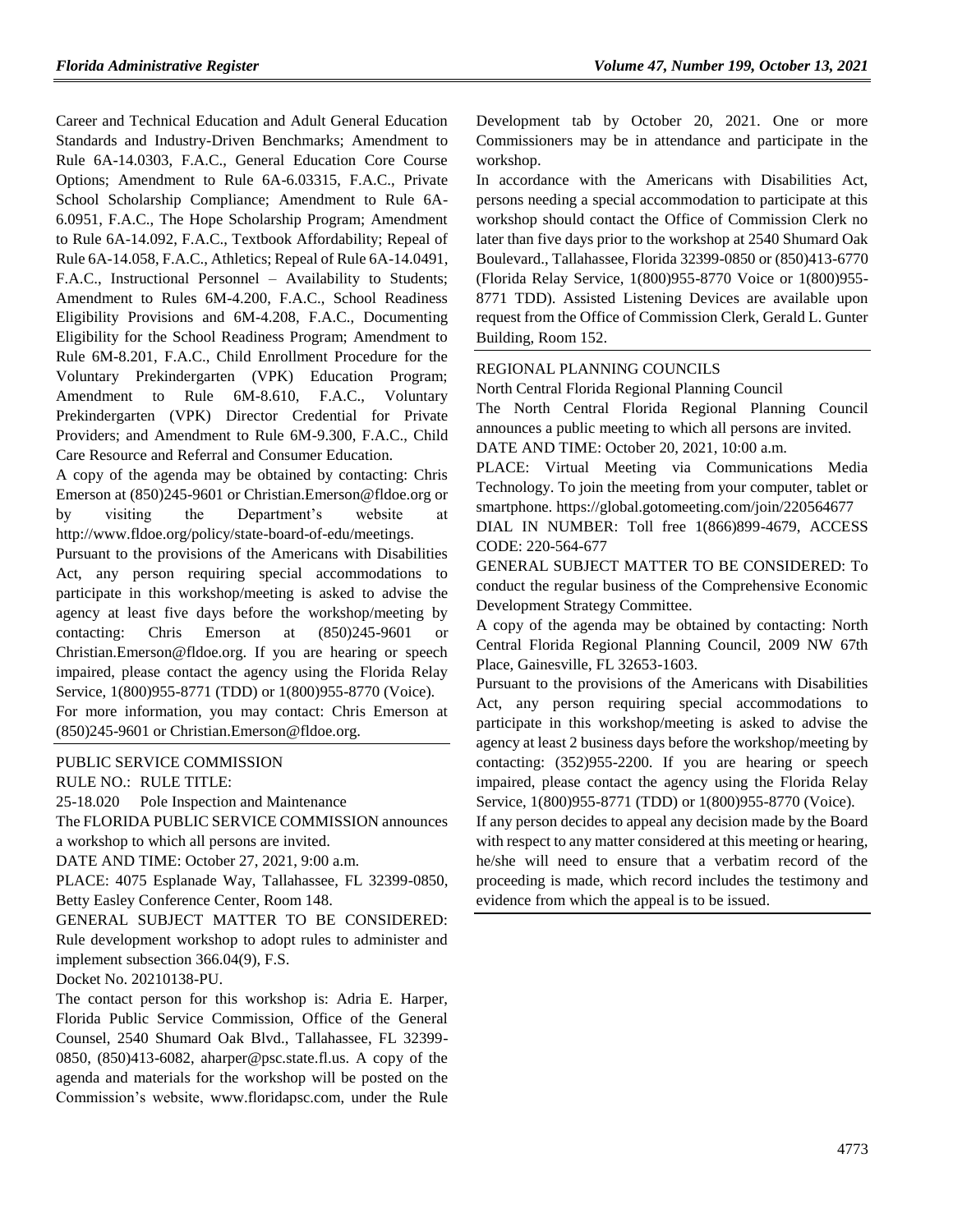#### [REGIONAL PLANNING COUNCILS](https://www.flrules.org/gateway/department.asp?id=29)

[North Central Florida Regional Planning Council](https://www.flrules.org/gateway/organization.asp?id=59)

The North Central Florida Regional Planning Council announces a public meeting to which all persons are invited. DATE AND TIME: October 20, 2021, 3:00 p.m.

PLACE: Virtual Meeting via Communications Media Technology

The meeting will be conducted via communications media technology in the following format:

DIAL IN NUMBER: Toll free 1(888)585-9008, CONFERENCE CODE: 568 124 316

GENERAL SUBJECT MATTER TO BE CONSIDERED: To conduct the regular business of the Finance Committee of the North Central Florida Regional Planning Council.

A copy of the agenda may be obtained by contacting: North Central Florida Regional Planning Council, 2009 NW 67th Place, Gainesville, Florida 32653-1603.

Pursuant to the provisions of the Americans with Disabilities Act, any person requiring special accommodations to participate in this workshop/meeting is asked to advise the agency at least 2 business days before the workshop/meeting by contacting: (352)955-2200. If you are hearing or speech impaired, please contact the agency using the Florida Relay Service, 1(800)955-8771 (TDD) or 1(800)955-8770 (Voice).

If any person decides to appeal any decision made by the Board with respect to any matter considered at this meeting or hearing, he/she will need to ensure that a verbatim record of the proceeding is made, which record includes the testimony and evidence from which the appeal is to be issued.

#### [REGIONAL PLANNING COUNCILS](https://www.flrules.org/gateway/department.asp?id=29)

[Treasure Coast Regional Planning Council](https://www.flrules.org/gateway/organization.asp?id=67)

The Treasure Coast Regional Planning Council announces a public meeting to which all persons are invited.

DATE AND TIME: November 18, 2021, 2:00 p.m.

The meeting is also available virtually https://global.gotomeeting.com/join/695033405

You can also dial in using your phone. United States: 1(872)240-3212, Access Code: 695-033-405

PLACE: Treasure Coast Regional Planning Council Offices, 421 SW Camden Avenue, Stuart, Florida 34994

GENERAL SUBJECT MATTER TO BE CONSIDERED: In accordance with the requirements of Section 120.525, Florida Statutes, notice is hereby given that the Comprehensive Economic Development Strategy Committee intends to utilize communications media technology to facilitate attendance of a portion of its voting membership for purposes of constituting a quorum to conduct business, that such attendance will be broadcast publicly at the above meeting location, and also that a minimum of one-third of its voting membership will be physically present at the above location.

A copy of the agenda may be obtained by contacting: Stephanie Heidt at (772)221-4060 or sheidt@tcrpc.org.

Pursuant to the provisions of the Americans with Disabilities Act, any person requiring special accommodations to participate in this workshop/meeting is asked to advise the agency at least 5 days before the workshop/meeting by contacting: Stephanie Heidt at (772)221-4060 or sheidt@tcrpc.org. If you are hearing or speech impaired, please contact the agency using the Florida Relay Service, 1(800)955- 8771 (TDD) or 1(800)955-8770 (Voice).

If any person decides to appeal any decision made by the Board with respect to any matter considered at this meeting or hearing, he/she will need to ensure that a verbatim record of the proceeding is made, which record includes the testimony and evidence from which the appeal is to be issued.

For more information, you may contact: Stephanie Heidt at (772)221-4060 or sheidt@tcrpc.org.

#### [REGIONAL PLANNING COUNCILS](https://www.flrules.org/gateway/department.asp?id=29)

[Treasure Coast Regional Planning Council](https://www.flrules.org/gateway/organization.asp?id=67)

The Treasure Coast Regional Planning Council announces a public meeting to which all persons are invited.

DATE AND TIME: November 4, 2021, 10:00 a.m.

PLACE: Virtual Meeting

Please join the meeting from your computer, tablet or smartphone. https://global.gotomeeting.com/join/473471693

You can also dial in using your phone. United States: (669)224- 3412, Access Code: 473-471-693

GENERAL SUBJECT MATTER TO BE CONSIDERED: The Treasure Coast Local Emergency Planning Committee will hold its quarterly meeting.

A copy of the agenda may be obtained by contacting: Liz Gulick at (772)221-4060 or lgulick@tcrpc.org.

Pursuant to the provisions of the Americans with Disabilities Act, any person requiring special accommodations to participate in this workshop/meeting is asked to advise the agency at least 5 days before the workshop/meeting by contacting: Liz Gulick at (772)221-4060 or lgulick@tcrpc.org. If you are hearing or speech impaired, please contact the agency using the Florida Relay Service, 1(800)955-8771 (TDD) or 1(800)955-8770 (Voice).

If any person decides to appeal any decision made by the Board with respect to any matter considered at this meeting or hearing, he/she will need to ensure that a verbatim record of the proceeding is made, which record includes the testimony and evidence from which the appeal is to be issued.

For more information, you may contact: Liz Gulick at (772)221-4060 or lgulick@tcrpc.org.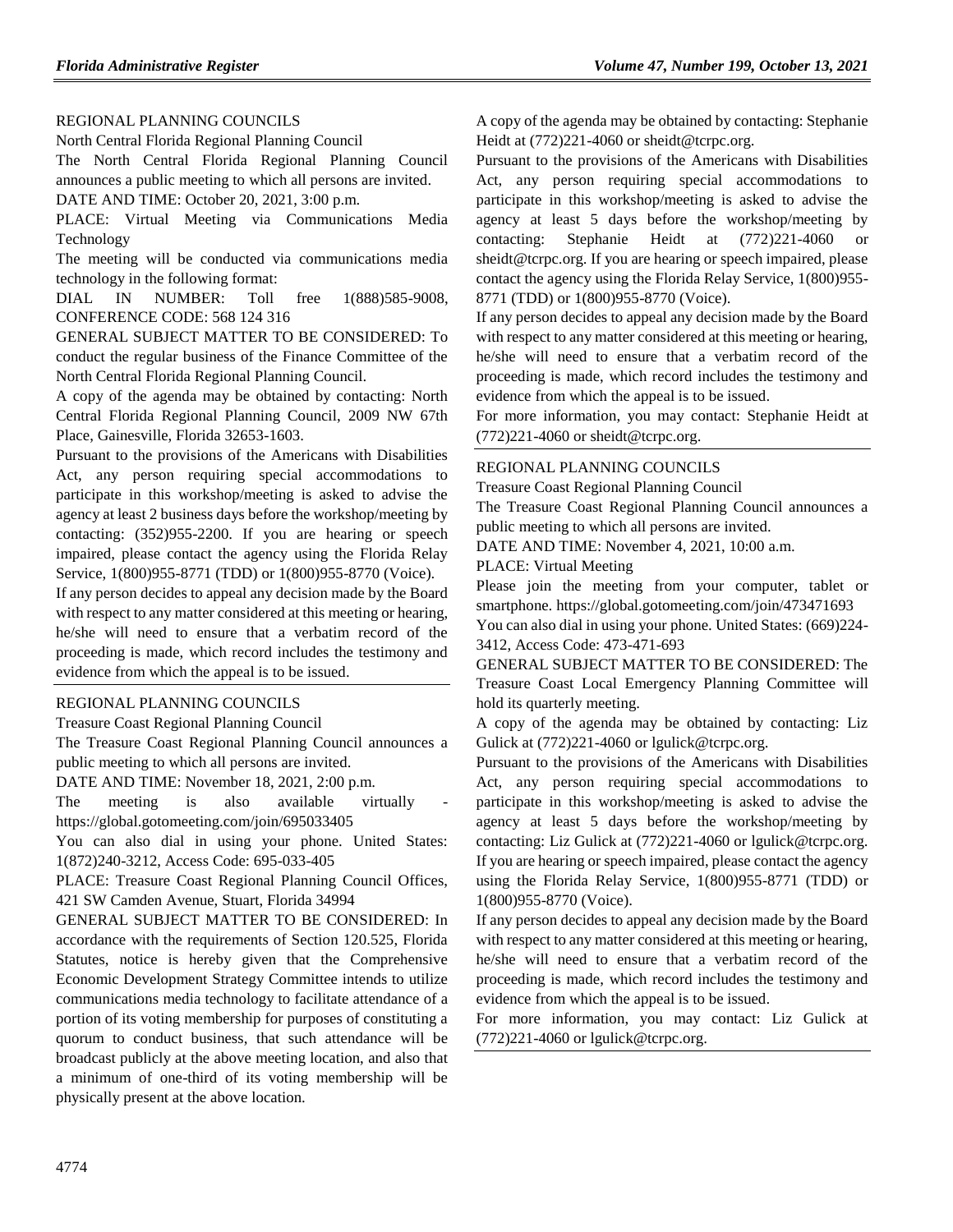### [DEPARTMENT OF MANAGEMENT SERVICES](https://www.flrules.org/gateway/department.asp?id=60)

[Division of Communications](https://www.flrules.org/gateway/organization.asp?id=224)

The Florida Department of Management Services, Division of Telecommunications announces a public meeting to which all persons are invited.

DATE AND TIME: Tuesday, November 9, 2021, 1:00 p.m. Eastern Time

PLACE: WebEx conference

GENERAL SUBJECT MATTER TO BE CONSIDERED: The Region 9, Regional Planning Committee for the State of Florida will hold its annual meetings and are open to all interested parties. The regional meeting(s) will be held electronically this year, via WebEx conference. The Region 9, 700 MHz meeting will start at 1:00 p.m. and the Region 9, 800 MHz meeting will start 15 minutes immediately following the adjournment of the 700 MHz meeting. Click on the link www.webex.com follow the join link at the top right of page, then use the information below:

Webex Meeting ID# 2452 864 3427, Password: RpC2021, Dial in #: (408)792-6300).

The final agenda will be provided at the meetings, and will consist of general agenda items: By-Laws and amendments to the regional plans, FCC and NRPC updates, a general status report from the State of Florida DMS/Public Safety, Concurrence Report for Regions 1, 10 and 23, and review of open positions for regional officers.

The meeting(s) are open to all 700/800 MHz eligible public safety licensees, and other interested parties in Florida. All are encouraged to attend and participate. Those with any meeting accessibility questions or concerns should contact RPC Sub-Region 5 chairperson at david.hazen@ocfl.net.

General inquiries in regards to the regional planning committee activities or information can be made to Region 9 Chairperson: Jason.matthews@lcso.org.

A copy of the agenda may be obtained by contacting: N/A For more information, you may contact: Region 9 Chairperson: Jason.matthews@lcso.org.

### [DEPARTMENT OF BUSINESS AND PROFESSIONAL](https://www.flrules.org/gateway/department.asp?id=61)  [REGULATION](https://www.flrules.org/gateway/department.asp?id=61)

[Board of Cosmetology](https://www.flrules.org/gateway/organization.asp?id=275)

The Florida Board of Cosmetology announces a public meeting to which all persons are invited.

DATES AND TIMES: January 24, 2022, 9:00 a.m.; January 25, 2022, 9:00 a.m.

PLACE: One Ocean Resort, 1 Ocean Blvd., Atlantic Beach, Florida 32233, (904)249-7402

GENERAL SUBJECT MATTER TO BE CONSIDERED: General board business

A copy of the agenda may be obtained by contacting: Florida Board of Cosmetology, 2601 Blair Stone, Tallahassee, Florida, 32399, (850)487-1395.

Pursuant to the provisions of the Americans with Disabilities Act, any person requiring special accommodations to participate in this workshop/meeting is asked to advise the agency at least 5 days before the workshop/meeting by contacting: Florida Board of Cosmetology, 2601 Blair Stone, Tallahassee, Florida, 32399, (850)487-1395. If you are hearing or speech impaired, please contact the agency using the Florida Relay Service, 1(800)955-8771 (TDD) or 1(800)955-8770 (Voice).

If any person decides to appeal any decision made by the Board with respect to any matter considered at this meeting or hearing, he/she will need to ensure that a verbatim record of the proceeding is made, which record includes the testimony and evidence from which the appeal is to be issued.

For more information, you may contact: Florida Board of Cosmetology, 2601 Blair Stone, Tallahassee, Florida, 32399, (850)487-1395.

### [DEPARTMENT OF BUSINESS AND PROFESSIONAL](https://www.flrules.org/gateway/department.asp?id=61)  [REGULATION](https://www.flrules.org/gateway/department.asp?id=61)

[Florida Building Commission](https://www.flrules.org/gateway/organization.asp?id=1071)

RULE NO.: RULE TITLE:

[61G20-1.001F](https://www.flrules.org/gateway/ruleNo.asp?id=61G20-1.001)lorida Building Code Adopted

The Florida Building Commission, Mechanical Technical Advisory Committee, announces a public meeting to which all persons are invited.

DATE AND TIME: November 1, 2021, 10:00 a.m.

PLACE: Meeting to be conducted using communications media technology, specifically teleconference and webinar: Join the meeting at https://global.gotomeeting.com/join/533378925. Join the conference call: United States (toll-free): 1(866)899- 4679; Meeting ID / Access Code: 533-378-925.

GENERAL SUBJECT MATTER TO BE CONSIDERED: To review the following 2021 change to the International Mechanical Code and provide recommendation to the Commission regarding this change: M9126/E15-18 Part II

A copy of the agenda may be obtained by contacting: Norman Bellamy as set forth below or on the Commission website.

Pursuant to the provisions of the Americans with Disabilities Act, any person requiring special accommodations to participate in this workshop/meeting is asked to advise the agency at least 7 days before the workshop/meeting by contacting: Ms. Barbara Bryant, Building Codes and Standards Office, Division of Professions, Department of Business and Professional Regulation, 2601 Blair Stone Road, Tallahassee, Florida 32399, (850)487-1824, fax: (850)414-8436. If you are hearing or speech impaired, please contact the agency using the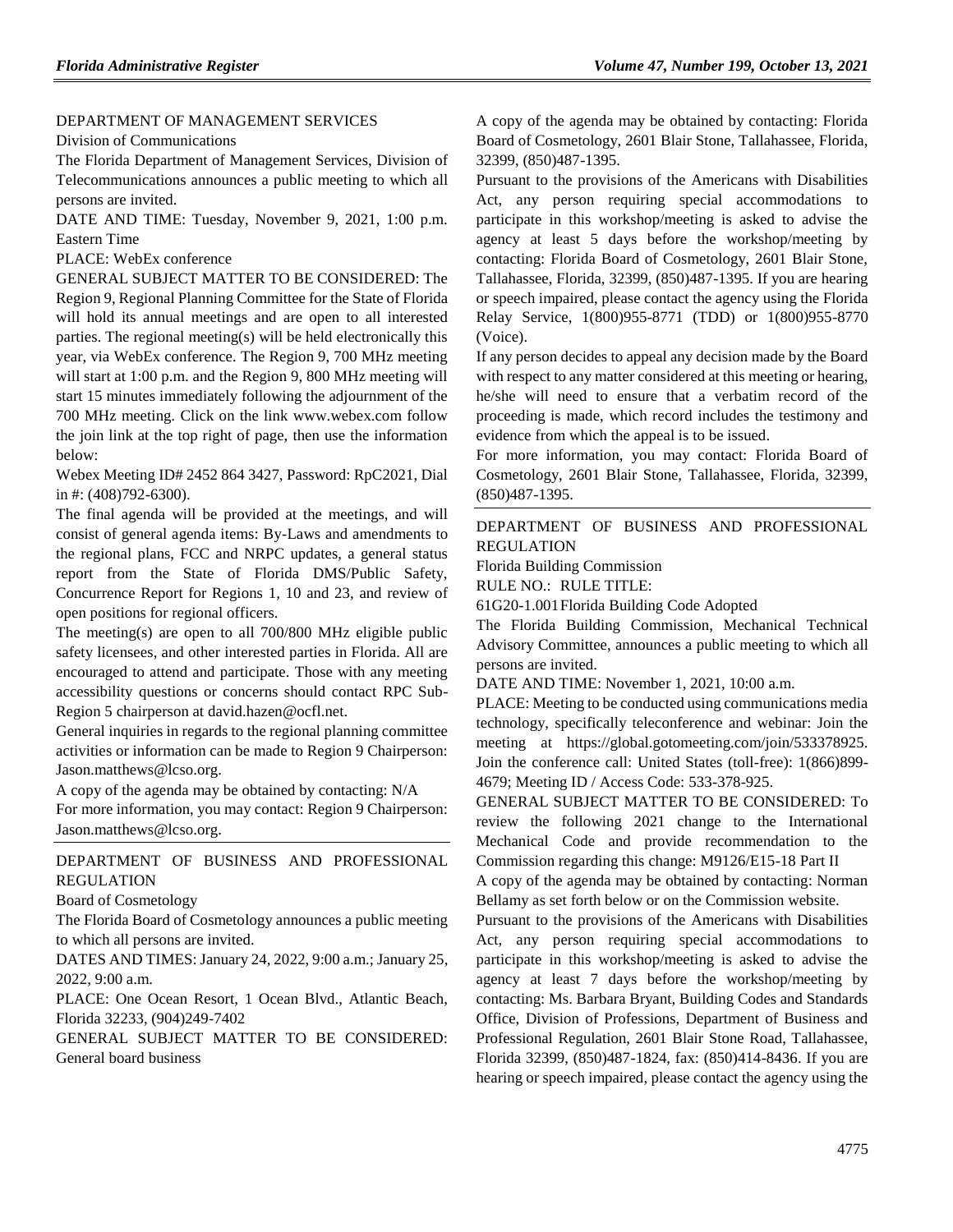Florida Relay Service, 1(800)955-8771 (TDD) or 1(800)955- 8770 (Voice).

If any person decides to appeal any decision made by the Board with respect to any matter considered at this meeting or hearing, he/she will need to ensure that a verbatim record of the proceeding is made, which record includes the testimony and evidence from which the appeal is to be issued.

For more information, you may contact: Norman Bellamy, Mechanical Technical Advisory Committee with the Office of Building Codes and Standards Office, Division of Professions, Department of Business and Professional Regulation, 2601 Blair Stone Road, Tallahassee, Florida 32399, (850)487-1824, fax: (850)414-8436; or access information on the Commission's website,

https://floridabuilding.org/c/default.aspx.

### [DEPARTMENT OF ENVIRONMENTAL PROTECTION](https://www.flrules.org/gateway/department.asp?id=62)

[Division of Recreation and Parks](https://www.flrules.org/gateway/organization.asp?id=290)

The Statewide Comprehensive Outdoor Recreation Planning Workgroup announces a telephone conference call to which all persons are invited.

DATE AND TIME: October 27, 2021, 11:00 a.m.

PLACE: Call in #: (850)629-7330, Phone Conference ID #: 595 392 656#

GENERAL SUBJECT MATTER TO BE CONSIDERED: The Statewide Comprehensive Outdoor Recreation Planning Workgroup will meet to conduct general business. The workgroup will discuss implementation strategies for the 2018 SCORP. The workgroup will also discuss statewide health goals that are relevant to the SCORP. The workgroup will discuss outreach initiatives for the 2023 SCORP.

A copy of the agenda may be obtained by contacting: Lindsey Gelman, Office of Greenways and Trails, Division of Recreation and Parks, Florida Department of Environmental Protection, 3900 Commonwealth Boulevard, MS 795, Tallahassee. Florida 32399-3000, Lindsey.Gelman@floridadep.gov, (850)245-2078.

Pursuant to the provisions of the Americans with Disabilities Act, any person requiring special accommodations to participate in this workshop/meeting is asked to advise the agency at least 5 days before the workshop/meeting by contacting: Lindsey Gelman, Office of Greenways and Trails, Division of Recreation and Parks, Florida Department of Environmental Protection, 3900 Commonwealth Boulevard, MS 795, Tallahassee, Florida 32399-3000, Lindsey.Gelman@floridadep.gov, (850)245-2078. If you are hearing or speech impaired, please contact the agency using the Florida Relay Service, 1(800)955-8771 (TDD) or 1(800)955- 8770 (Voice).

#### [DEPARTMENT OF HEALTH](https://www.flrules.org/gateway/department.asp?id=64)

[Board of Hearing Aid Specialists](https://www.flrules.org/gateway/organization.asp?id=329)

The Board of Hearing Aid Specialists announces a CANCELLATION to the public meeting that was published in the Florida Administrative Register on November 24, 2020 in volume 46/229.

DATE AND TIME: October 22, 2021, 9:00 a.m. ET

PLACE: Please join my meeting from your computer or tablet using GoToMeeting at <https://global.gotomeeting.com/join/890163229> or by smartphone (Toll Free) 1(866)899-4679 or (571)317-3116 using Access Code: 890-163-229

GENERAL SUBJECT MATTER TO BE CONSIDERED: General board business involving discussion and actions, including, but not limited to general board business, licensure applications, rules and disciplinary matters.

For more information, you may contact the board office at (850)245-4292.

### [DEPARTMENT OF HEALTH](https://www.flrules.org/gateway/department.asp?id=64) BOARD OF OPTICIANRY

The Board of Opticianry announces a CANCELLATION of the public meeting which was published in the Florida Administrative Register on 6/25/2021 in volume 47/123.

DATE AND TIME: November 19, 2021, 9:00 a.m. ET

PLACE: Please join my meeting from your computer, tablet or smartphone using GoToMeeting at <https://global.gotomeeting.com/join/523217053> or by smartphone (Toll Free) 1(866)899-4679 or (312)757-3117 using Access Code: 523-217-053

GENERAL SUBJECT MATTER TO BE CONSIDERED: General board business involving discussion and actions, including, but not limited to general board business, licensure applications, rules and disciplinary matters.

For more information, you may contact the board office at (850)245-4292.

### [DEPARTMENT OF HEALTH](https://www.flrules.org/gateway/department.asp?id=64) BOARD OF OPTICIANRY

The Board of Opticianry announces a CORRECTION as to the location and time for the official Board meeting which was published in the Florida Administrative Register on 03/24/2021 in volume 47/57.

DATE AND TIME: November 5, 2021, 8:30 a.m. ET

PLACE: Guy Harvey Resort, 860 A1A Beach Blvd, St. Augustine Beach FL 32080

GENERAL SUBJECT MATTER TO BE CONSIDERED: General board business involving discussion and actions, including, but not limited to general board business, licensure applications, rules and disciplinary matters.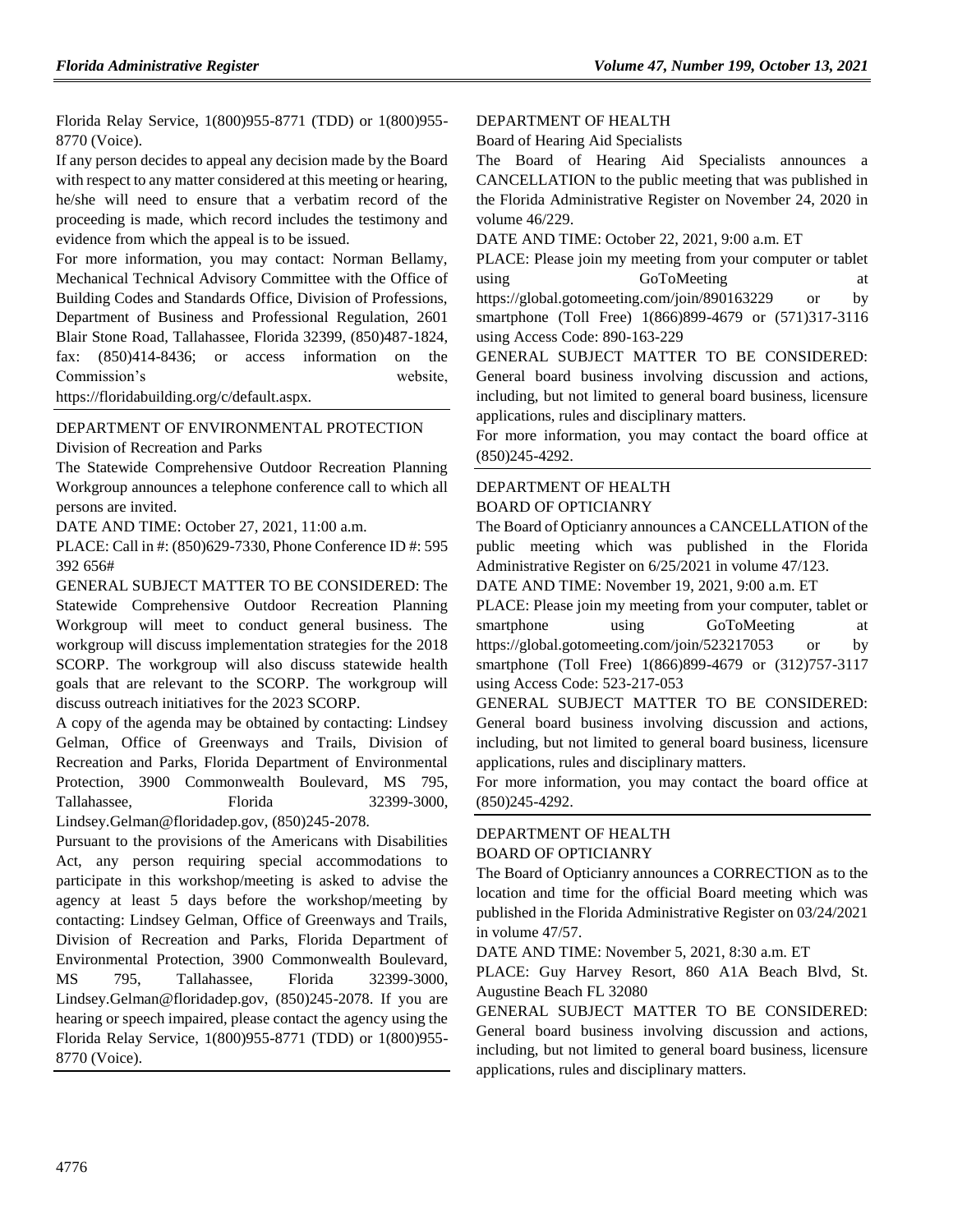A copy of the agenda may be obtained by contacting the board office at (850)245-4292 or by visiting our website at [https://floridasopticianry.gov/meeting-information/.](https://floridasopticianry.gov/meeting-information/)

Pursuant to the provisions of the Americans with Disabilities Act, any person requiring special accommodations to participate in this workshop/meeting is asked to advise the agency at least 7 days before the workshop/meeting by contacting the board office at (850)245-4292.

If you are hearing or speech impaired, please contact the agency using the Florida Relay Service, 1(800)955-8771 (TDD) or 1(800)955-8770 (Voice).

If any person decides to appeal any decision made by the Board with respect to any matter considered at this meeting or hearing, he/she will need to ensure that a verbatim record of the proceeding is made, which record includes the testimony and evidence from which the appeal is to be issued.

For more information, you may contact the board office at (850)245-4292.

#### [DEPARTMENT OF HEALTH](https://www.flrules.org/gateway/department.asp?id=64)

#### [Board of Optometry](https://www.flrules.org/gateway/organization.asp?id=304)

The Department of Health announces a telephone conference call to which all persons are invited.

DATE AND TIME: December 14, 2021, 12:00 Noon

PLACE: https://global.gotomeeting.com/join/501690229

GENERAL SUBJECT MATTER TO BE CONSIDERED: General board business, to include licensure.

A copy of the agenda may be obtained by contacting: https://floridasoptometry.gov.

Pursuant to the provisions of the Americans with Disabilities Act, any person requiring special accommodations to participate in this workshop/meeting is asked to advise the agency at least 7 days before the workshop/meeting by contacting: If you are hearing or speech impaired, please contact the agency using the Florida Relay Service, 1(800)955- 8771 (TDD) or 1(800)955-8770 (Voice).

If any person decides to appeal any decision made by the Board with respect to any matter considered at this meeting or hearing, he/she will need to ensure that a verbatim record of the proceeding is made, which record includes the testimony and evidence from which the appeal is to be issued.

For more information, you may contact: Christina.McGinnis@flhealth.gov.

#### [DEPARTMENT OF HEALTH](https://www.flrules.org/gateway/department.asp?id=64)

[Board of Orthotists and Prosthetists](https://www.flrules.org/gateway/organization.asp?id=305)

The Board of Orthotists and Prosthetists announces a CANCELLATION to the public meeting that was published in the Florida Administrative Register on November 24, 2020 in volume 46/229.

DATE AND TIME: November 5, 2021, 9:00 a.m. ET

PLACE: Please join my meeting from your computer, tablet or smartphone using GoToMeeting at <https://global.gotomeeting.com/join/564073173> or by smartphone (Toll Free) 1(877)309-2073 or (646)749-3129, using Access Code: 564-073-173

GENERAL SUBJECT MATTER TO BE CONSIDERED: General board business involving discussion and actions, including, but not limited to general board business, licensure applications, rules and disciplinary matters.

For more information, you may contact the board office at (850)245-4292.

#### [DEPARTMENT OF HEALTH](https://www.flrules.org/gateway/department.asp?id=64)

[Division of Children's Medical Services](https://www.flrules.org/gateway/organization.asp?id=333)

The Child Abuse Death Review Circuit 9 Committee announces a telephone conference call to which all persons are invited.

DATE AND TIME: October 22, 2021, 1:00 p.m.

PLACE: Conference Line: (321)430-1061, Conference ID is 321-690-340

GENERAL SUBJECT MATTER TO BE CONSIDERED: The Committee will address administrative issues, review cases, and discuss the CADR Action Plan. A portion of the meeting is required by paragraph 383.412(3)(a), F.S. to be closed to the public to allow the Committee to discuss information that is confidential and exempt from public meetings and public records. This portion of the meeting will be announced at the meeting.

A copy of the agenda may be obtained by contacting: Brianne.Bell@orlandohealth.com.

Pursuant to the provisions of the Americans with Disabilities Act, any person requiring special accommodations to participate in this workshop/meeting is asked to advise the agency at least 7 days before the workshop/meeting by contacting: Brianne.Bell@orlandohealth.com. If you are hearing or speech impaired, please contact the agency using the Florida Relay Service, 1(800)955-8771 (TDD) or 1(800)955- 8770 (Voice).

For more information, you may contact: Brianne.Bell@orlandohealth.com.

[FISH AND WILDLIFE CONSERVATION COMMISSION](https://www.flrules.org/gateway/department.asp?id=68)

The FISH AND WILDLIFE CONSERVATION COMMISSION announces a public meeting to which all persons are invited.

DATE AND TIME: Wednesday, November 17, 2021, 9:00 a.m. – 4:00 p.m. ET

PLACE: Hilton Daytona Beach Oceanfront Resort, 100 N Atlantic Ave, Daytona Beach, FL 32118

GENERAL SUBJECT MATTER TO BE CONSIDERED: During the February 2021 Florida Fish and Wildlife Conservation Commission meeting, the Commissioners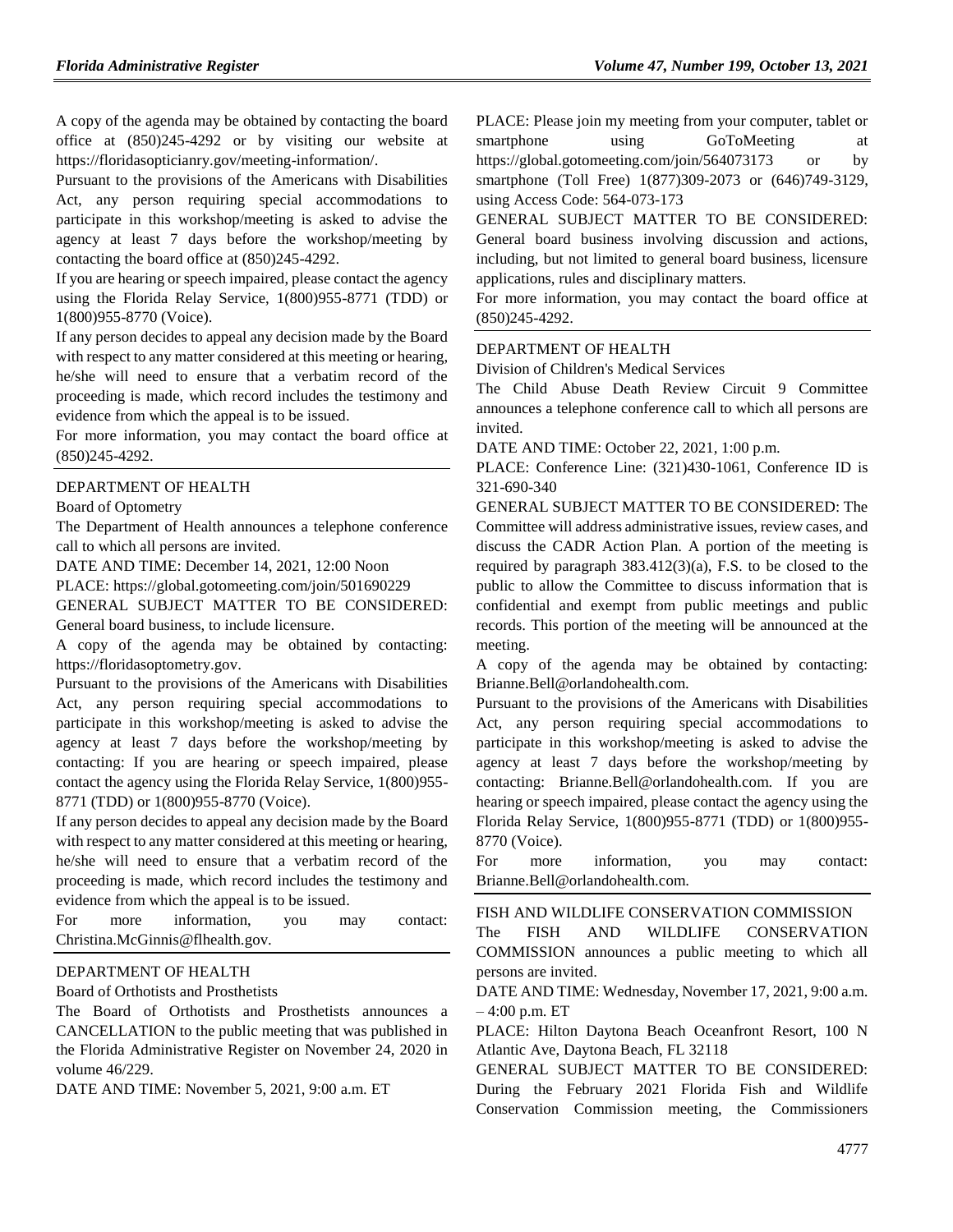directed staff to develop a Technical Assistance Group (TAG) to help address nonnative fish and wildlife issues in Florida. The purpose of this TAG is to enhance and promote ongoing dialogue and mutual understanding among organizations and agencies, and their respective stakeholders, by working together to examine the regulatory structure for nonnative fish and wildlife in Florida.

The TAG will be utilized to gather information, not serve as an advisory committee, nor is it delegated any decision-making authority.

This first meeting will be organizational in nature and provide stakeholders information regarding the purpose, governance, and background of the TAG.

A copy of the agenda may be obtained by contacting: Kristen Sommers, 620 S. Meridian St., Tallahassee, FL 32399, (850)617-9502, email: Kristen.Sommers@MyFWC.com.

Pursuant to the provisions of the Americans with Disabilities Act, any person requiring special accommodations to participate in this workshop/meeting is asked to advise the agency at least 3 days before the workshop/meeting by contacting: The ADA Coordinator, at (850)488-6411. If you are hearing or speech impaired, please contact the agency using the Florida Relay Service, 1(800)955-8771 (TDD) or 1(800)955- 8770 (Voice).

For more information, you may contact: Kristen Sommers, 620 S. Meridian St., Tallahassee, FL 32399, (850)617-9502, email: Kristen.Sommers@MyFWC.com.

#### [FISH AND WILDLIFE CONSERVATION COMMISSION](https://www.flrules.org/gateway/department.asp?id=68) [Vessel Registration and Boating Safety](https://www.flrules.org/gateway/organization.asp?id=350)

The Florida Fish and Wildlife Conservation Commission, Division of Law Enforcement announces a public meeting to which all persons are invited.

DATE AND TIME: October 27, 2021, 9:00 a.m.

PLACE: via communications technology, specifically Adobe Connect and MeetingOne teleconference. Participants can access the meeting at URL: http://fwc.adobeconnect.com/fwcbac along with joining via phone at 1(800)832-0736 (RM. #: 4553688).

GENERAL SUBJECT MATTER TO BE CONSIDERED: This is a meeting of the Boating Advisory Council to review and discuss boating-related topics and for the Council to make recommendations to the FWC Commission and the Department of Economic Opportunity, as needed, in accordance with Section 327.803, Florida Statutes.

A copy of the agenda may be obtained by contacting: Florida Fish and Wildlife Conservation Commission, Division of Law Enforcement, Boating and Waterways Section, 620 South Meridian Street, Tallahassee, Florida 32399-1600, or by calling Ginny Worley at (850)488-5600.

Pursuant to the provisions of the Americans with Disabilities Act, any person requiring special accommodations to participate in this workshop/meeting is asked to advise the agency at least 5 days before the workshop/meeting by contacting: ADA Coordinator, (850)488-6411. If you are hearing or speech impaired, please contact the agency using the Florida Relay Service, 1(800)955-8771 (TDD) or 1(800)955- 8770 (Voice).

For more information, you may contact: Lt. Seth Wagner at (850)488-5600, seth.wagner@myfwc.com.

[Florida Association of Centers for Independent Living](https://www.flrules.org/gateway/organization.asp?id=944)

The Florida Association of Centers for Independent Living announces a public meeting to which all persons are invited. DATE AND TIME: October 27, 2021, 10:00 a.m. ET

PLACE:

https://us02web.zoom.us/j/83853471202pwd=THJiUzZtWWR zM1RGREZ5MUkvYmdhQT09

GENERAL SUBJECT MATTER TO BE CONSIDERED: Matters related to the James Patrick Memorial Work Incentive Personal Attendant Services and Employment Assistance Program.

| <b>One</b> | tap                                                          | mobile: | US:  |
|------------|--------------------------------------------------------------|---------|------|
|            | $+16465588656 \ldots 83853471202 \# \ldots$ *057930#         |         | Or.  |
|            | $+13017158592 \ldots 83853471202 \# \ldots \times 057930 \#$ |         |      |
| Meeting    |                                                              |         | URL: |
|            | https://us02web.zoom.us/j/83853471202pwd=THJiUzZtWWR         |         |      |

zM1RGREZ5MUkvYmdhQT09

Meeting ID: 838 5347 1202, Passcode: 057930

Join by Telephone

For higher quality, dial a number based on your current location.

Dial: US: (646)558-8656 or (301)715-8592 or (312)626-6799 or (669)900-9128 or (253)215-8782 or (346)248-7799, Meeting ID: 838 5347 1202, Passcode: 057930

A copy of the agenda may be obtained by contacting: Kristen Herron at (850)575-6004.

Pursuant to the provisions of the Americans with Disabilities Act, any person requiring special accommodations to participate in this workshop/meeting is asked to advise the agency at least 5 days before the workshop/meeting by contacting: Kristen Herron at (850)575-6004. If you are hearing or speech impaired, please contact the agency using the Florida Relay Service, 1(800)955-8771 (TDD) or 1(800)955-8770 (Voice).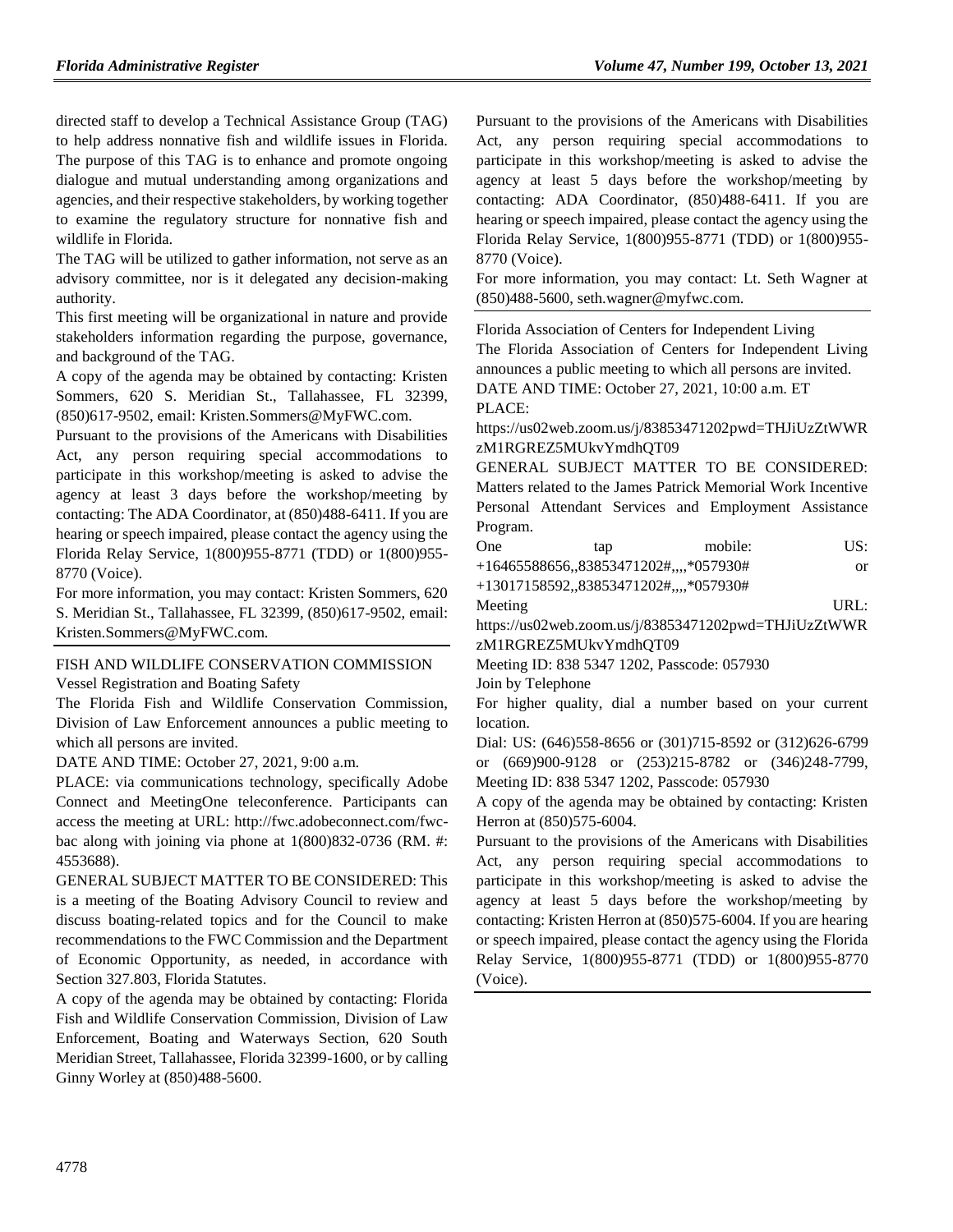[Hardee County Economic Development Authority](https://www.flrules.org/gateway/organization.asp?id=810)

The Economic Development Authority announces a public meeting to which all persons are invited.

DATE AND TIME: Tuesday, November 2, 2021, 8:30 a.m. PLACE: Commission Chambers

GENERAL SUBJECT MATTER TO BE CONSIDERED: The Hardee County Economic Development Authority (Independent Board) will meet on Tuesday, November 2, 2021, 8:30 a.m.

The meeting will be held in the County Commission Chambers, Room 102, 412 West Orange Street, Wauchula, Florida.

A copy of the agenda may be obtained by contacting: NA

Pursuant to the provisions of the Americans with Disabilities Act, any person requiring special accommodations to participate in this workshop/meeting is asked to advise the agency at least 2 days before the workshop/meeting by contacting: Danielle DeLeon at 1(863)773-9430. If you are hearing or speech impaired, please contact the agency using the Florida Relay Service, 1(800)955-8771 (TDD) or 1(800)955- 8770 (Voice).

#### [MRGMiami](https://www.flrules.org/gateway/organization.asp?id=981)

The Florida Department of Transportation (FDOT), District Four, announces a public meeting to which all persons are invited.

DATE AND TIME: Wednesday, October 20, 2021, 5:30 p.m.

PLACE: The in-person viewing of the Virtual Meeting will be held the same day and time at the Broward Metropolitan Planning Organization, 100 West Cypress Creek Road, 6th Floor, Suite 650, Fort Lauderdale, FL 33309.

To register for the Virtual Meeting and receive the link to join virtually, use the following link: https://bit.ly/3sFBM0R.

If you prefer to dial in by phone, call (562)247-8321, access code 483-811-531.

GENERAL SUBJECT MATTER TO BE CONSIDERED: The Florida Department of Transportation (FDOT) District Four, will be hosting a Public Information Meeting for the Design Project for the SR 9/I-95 Mobility Hub at Cypress Creek.

A copy of the agenda may be obtained by contacting: Mr. Kenzot Jasmin, P.E., Project Manager, Florida Department of Transportation District Four, 3400 West Commercial Boulevard, Fort Lauderdale, Florida 33309, (954)777-4462 (Telephone), or toll free at 1(800)336-8435 ext. 4462 or via email at Kenzot.Jasmin@dot.state.fl.us.

Pursuant to the provisions of the Americans with Disabilities Act, any person requiring special accommodations to participate in this workshop/meeting is asked to advise the agency at least 7 days before the workshop/meeting by contacting: Mr. Kenzot Jasmin, P.E., Project Manager, Florida Department of Transportation District Four, 3400 West Commercial Boulevard, Fort Lauderdale, Florida 33309,

(954)777-4462 (Telephone), or toll free at 1(800)336-8435 ext. 4462 or via email at Kenzot.Jasmin@dot.state.fl.us. If you are hearing or speech impaired, please contact the agency using the Florida Relay Service, 1(800)955-8771 (TDD) or 1(800)955- 8770 (Voice).

For more information, you may contact: Mr. Kenzot Jasmin, P.E., Project Manager, Florida Department of Transportation District Four, 3400 West Commercial Boulevard, Fort Lauderdale, Florida 33309, (954)777-4462 (Telephone), or toll free at 1(800)336-8435 ext. 4462 or via email at Kenzot.Jasmin@dot.state.fl.us.

# Section VII Notice of Petitions and Dispositions Regarding Declaratory Statements

[AGENCY FOR HEALTH CARE ADMINISTRATION](https://www.flrules.org/gateway/department.asp?id=59) [Health Facility and Agency Licensing](https://www.flrules.org/gateway/organization.asp?id=186) RULE NO.: RULE TITLE:

[59A-1.003](https://www.flrules.org/gateway/ruleNo.asp?id=59A-1.003) Definitions

NOTICE IS HEREBY GIVEN that the Agency for Health Care Administration has received the petition for declaratory statement from Lonza Houston Inc. The petition seeks the agency's opinion as to the applicability of Chapter 765, Part V, Florida Statutes and Chapter 59A-1, Florida Administrative Code as it applies to the petitioner.

A copy of the Petition for Declaratory Statement may be obtained by contacting: Richard J. Shoop, Agency Clerk, Agency for Health Care Administration, by mail at 2727 Mahan Drive, Mail Stop 3, Tallahassee, Florida 32308, by email at Richard.Shoop@ahca.myflorida.com, or by phone at (850)412- 3671.

Persons other than the original parties to a pending proceeding whose substantial interests will be affected by the disposition of the declaratory statement and who desire to become parties may file a motion to intervene with the Agency. The motion should be filed with the Agency Clerk at the above address within twenty one (21) days of publication of this notice. Any petition for leave to intervene must comply with the requirements set forth in Fla. Admin. Code R. 28-105.0027.

# Section VIII Notice of Petitions and Dispositions Regarding the Validity of Rules

Notice of Petition for Administrative Determination has been filed with the Division of Administrative Hearings on the following rules:

## NONE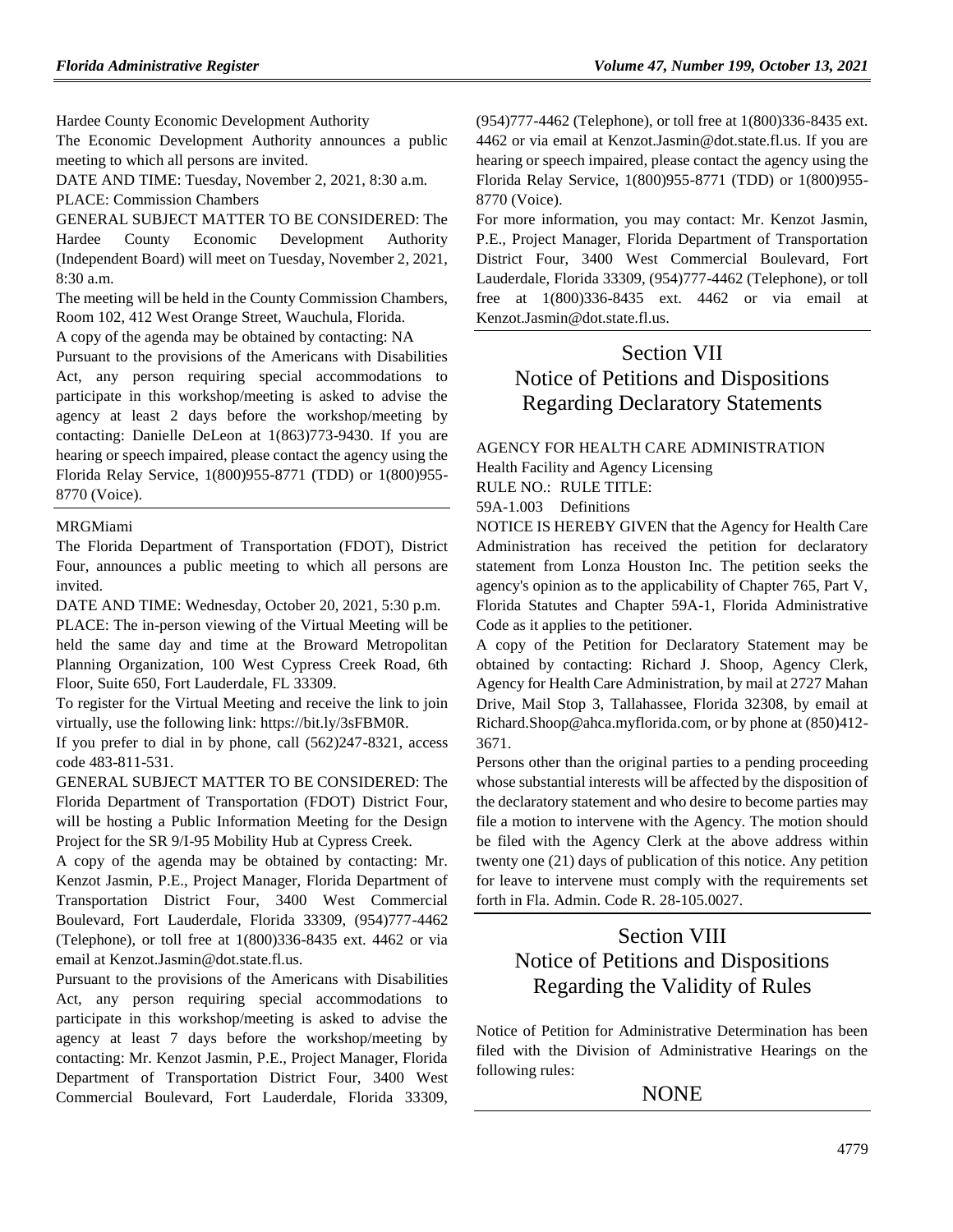Notice of Disposition of Petition for Administrative Determination has been filed with the Division of Administrative Hearings on the following rules:

## NONE

Section IX Notice of Petitions and Dispositions Regarding Non-rule Policy Challenges

## NONE

Section X Announcements and Objection Reports of the Joint Administrative Procedures **Committee** 

## NONE

# Section XI Notices Regarding Bids, Proposals and Purchasing

[Gulf Consortium](https://www.flrules.org/gateway/organization.asp?id=1089)

Audit RFP Deadline Extension

The Gulf Consortium has posted questions and answers for the audit RFP. It can be found on the Gulf Consortium website at www. gulfconsortium.org. The deadline for the RFP submission has been extended to 4:00 p.m. ET, October 20, 2021.

## Section XII Miscellaneous

#### [DEPARTMENT OF STATE](https://www.flrules.org/gateway/department.asp?id=1)

Index of Administrative Rules Filed with the Secretary of State Pursuant to subparagraph  $120.55(1)(b)6. - 7$ ., F.S., the below list of rules were filed in the Office of the Secretary of State between 3:00 p.m., Wednesday, October 6, 2021 and 3:00 p.m., Tuesday, October 12, 2021.

| Rule No. | <b>File Date</b> | <b>Effective</b><br><b>Date</b> |
|----------|------------------|---------------------------------|
| 12-9.001 | 10/6/2021        | 10/26/2021                      |
| 12-9.002 | 10/6/2021        | 10/26/2021                      |
| 12-9.003 | 10/6/2021        | 10/26/2021                      |

| 12-9.0031    | 10/6/2021  | 10/26/2021 |
|--------------|------------|------------|
| 12-9.0032    | 10/6/2021  | 10/26/2021 |
| 12-9.004     | 10/6/2021  | 10/26/2021 |
| 12-9.0055    | 10/6/2021  | 10/26/2021 |
| 12-9.006     | 10/6/2021  | 10/26/2021 |
| 12-9.007     | 10/6/2021  | 10/26/2021 |
| 12-9.0077    | 10/6/2021  | 10/26/2021 |
| 12-9.008     | 10/6/2021  | 10/26/2021 |
| 12D-16.002   | 10/6/2021  | 10/26/2021 |
| 59A-35.040   | 10/12/2021 | 11/1/2021  |
| 61G19-6.017  | 10/12/2021 | 11/1/2021  |
| 61J2-1.011   | 10/12/2021 | 11/1/2021  |
| 61J2-2.030   | 10/12/2021 | 11/1/2021  |
| 61J2-10.026  | 10/12/2021 | 11/1/2021  |
| 62-204.800   | 10/8/2021  | 10/8/2021  |
| 62-620.100   | 10/8/2021  | 10/8/2021  |
| 64B5-14.0025 | 10/12/2021 | 11/1/2021  |
| 64B9-4.021   | 10/6/2021  | 10/26/2021 |
| 65A-2.022    | 10/6/2021  | 10/26/2021 |
| 65A-2.023    | 10/6/2021  | 10/26/2021 |
| 65A-2.032    | 10/6/2021  | 10/26/2021 |
| 65A-2.036    | 10/6/2021  | 10/26/2021 |
| 73C-24.003   | 10/6/2021  | 10/26/2021 |

### **LIST OF RULES AWAITING LEGISLATIVE APPROVAL SECTIONS 120.541(3), 373.139(7) AND/OR 373.1391(6), FLORIDA STATUTES**

| Rule No.    | <b>File Date</b> | <b>Effective</b><br>Date |
|-------------|------------------|--------------------------|
| 60FF1-5.009 | 7/21/2016        | **/**/****               |
| 60P-1.003   | 11/5/2019        | **/**/****               |
| $60P-2.002$ | 11/5/2019        | **/**/****               |
| 60P-2.003   | 11/5/2019        | **/**/****               |
| 64B8-10.003 | 12/9/2015        | **/**/****               |